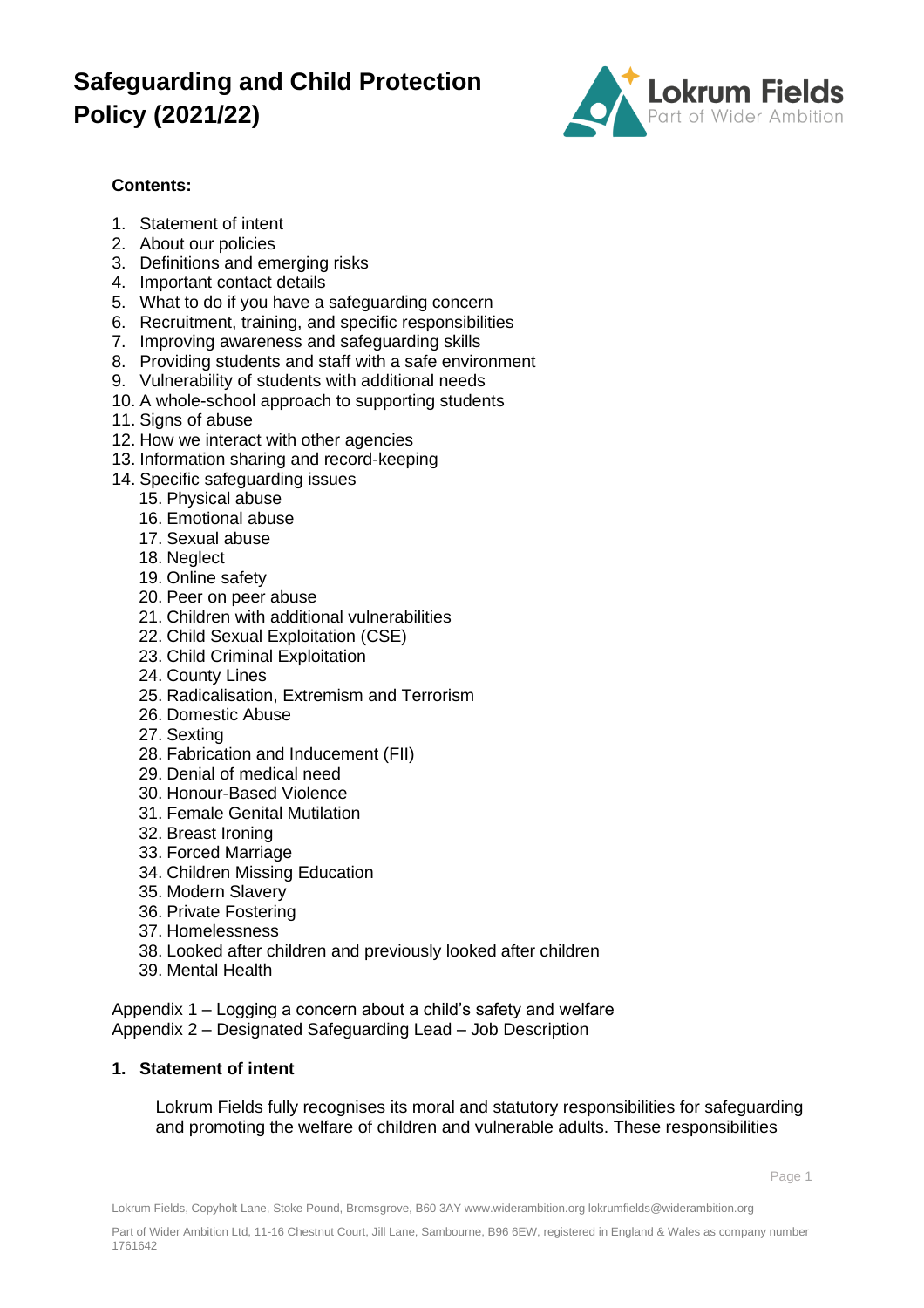

apply to all staff (including any supply staff), governors and volunteers who are involved in any way with the school.

Clinicians and other professionals who engage with students at Lokrum Fields are required to adhere to our safeguarding policy.

We raise awareness of safeguarding through our safer recruitment procedures and staff training and through the provision of information at our premises, on our website, in updates for parents and through curriculum delivery.

Safeguarding is embedded across our operations and is always considered in the risk assessments for extended school activities.

#### **2. About our policies**

- 2.1. Our policies have been developed to comply with all relevant legislation and associated guidance. Policies will be updated periodically as necessary.
- 2.2. Our policies are inter-related and are intended to be read, understood, and used collectively.
- 2.3. All staff and governors are expected to be familiar with and abide by our policies.
- 2.4. By accepting and maintaining a placement for their child at Lokrum Fields, parents agree to support the ethos and policies. Parents are able to access these documents via the website, or by emailing the Office Manager.
- 2.5. The Office Manager is responsible for ensuring volunteers and visitors are familiar with any policies which are relevant to their involvement and for taking reasonable steps to ensure compliance.
- 2.6. The Headteacher is responsible for ensuring policies are implemented fairly, effectively, and consistently.
- 2.7. The Headteacher is responsible for identifying any training needs in relation to our policies. The Office Manager is responsible for arranging the required training. All staff are expected to engage in continuous learning and ongoing training appropriate to their roles.
- 2.8. The effectiveness of our policies and their implementation is monitored by the Governing Body. Unless otherwise stated, the Governing Body reviews each policy annually.
- 2.9. The Governing Body for Lokrum Fields is provided by Governing for Ambition, an independent community interest company. The Governing Body uses its expertise to monitor the performance of Lokrum Fields and to advise the Proprietor of any recommended actions. Responsibilities assigned to the Governing Body are limited to these advisory and accountability functions.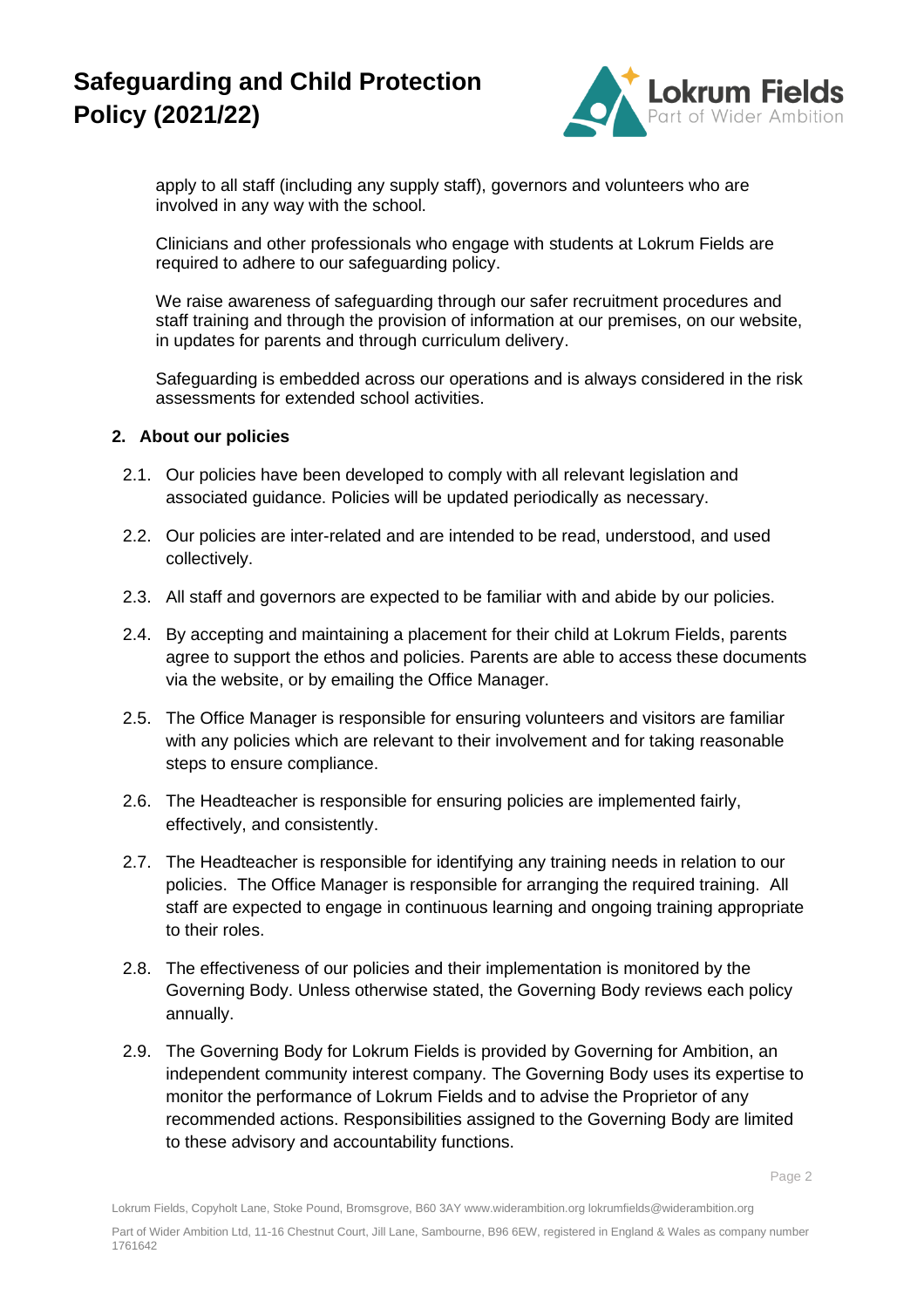

- 2.10. Lokrum Fields is owned by Wider Ambition Ltd, a subsidiary of Wider Plan Ltd. References to the Proprietor mean a Director of Lokrum Fields or a senior representative from Wider Plan with delegated authority.
- 2.11. The Lokrum Fields Senior Leadership Team (SLT) includes the Headteacher, Proprietor, Pastoral Lead, and any member of staff to whom responsibility is temporarily delegated by the Headteacher or Proprietor.
- 2.12. All references to parents within our policies should be interpreted to include parent carers.

### **3. Definitions and emerging risks**

- 3.1. Safeguarding and promoting the welfare of students includes:
	- 3.1.1. Protecting students from maltreatment
	- 3.1.2. Preventing impairment of students' mental and physical health or development
	- 3.1.3. Ensuring that children grow up in circumstances consistent with the provision of safe and effective care
	- 3.1.4. Taking action to enable all children to have the best outcomes
- 3.2. Abuse means the maltreatment of a child by inflicting harm or by failing to act to prevent harm. The four main categories are physical, sexual and emotional abuse and neglect. Abuse may occur in any location, online or offline. It may be perpetrated by individuals or groups and by adults or children.
- 3.3. References in this policy to staff will generally also apply to governors, volunteers, clinicians and other professionals who engage with students at Lokrum Fields.
- 3.4. References in this policy to a child or student will generally also apply to any adult who is the subject of a safeguarding referral.
- 3.5. References in this policy to the Designated Safeguarding Lead (DSL) will apply in the absence of the DSL to the Deputy Safeguarding Lead or most senior members of staff available.
- 3.6. We regularly review safeguarding updates, including updates to legislation, statutory guidance and local policy. Staff are kept informed of best practice on a continuous basis. Our safeguarding policy is reviewed at least annually. Interim reviews will occur following any significant incident or legislative update.
- 3.7. Safeguarding is an extensive area and new risks emerge in line with societal trends. Risks are defined, explained and updated within our training materials.

### **4. Important contact details**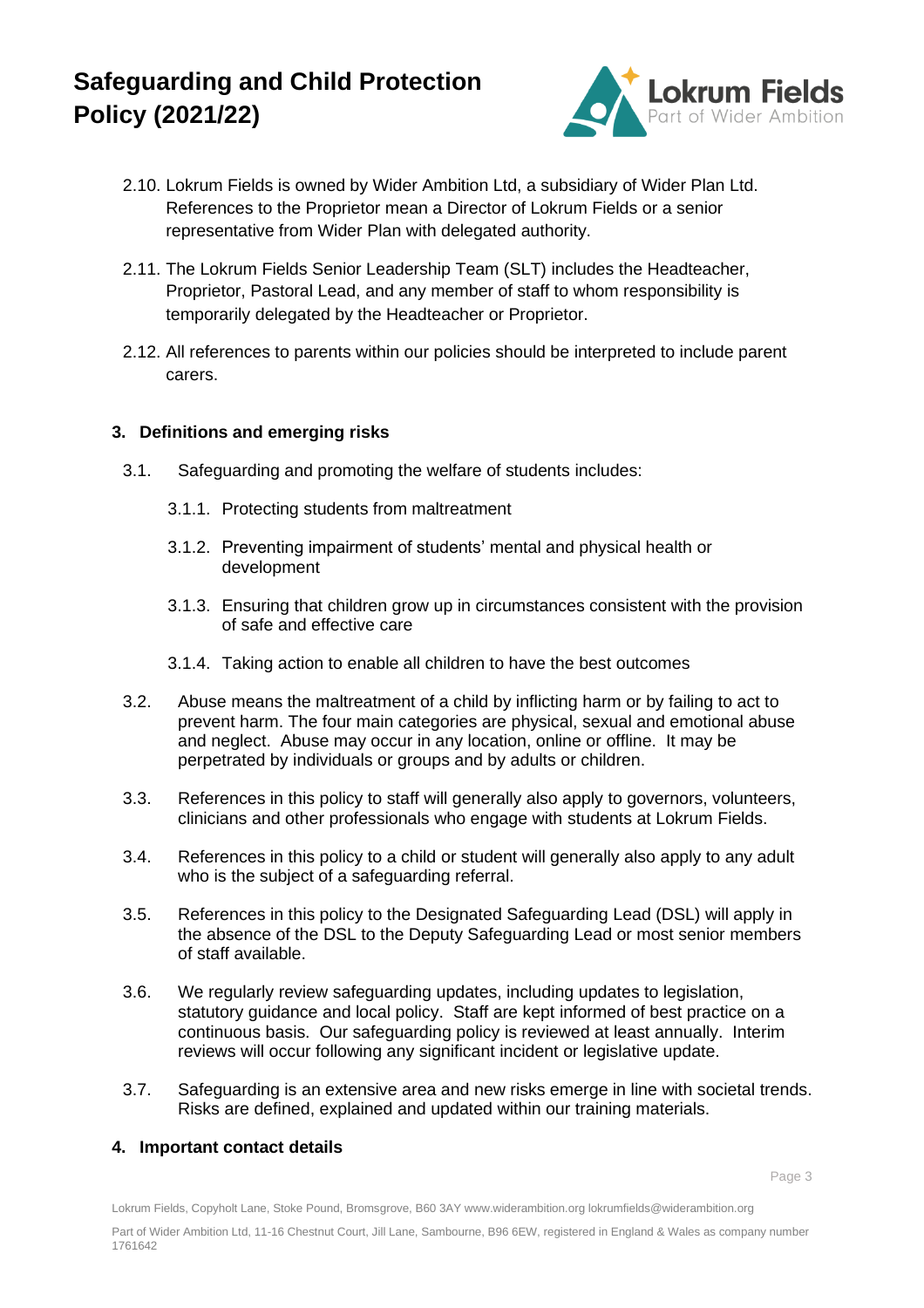

- 4.1. Contact details for key staff and contacts in other agencies with responsibility for safeguarding are published in the safeguarding statement on our website and updated regularly when contact details change.
- 4.2. The Designated Safeguarding Lead is:

Alison Prosser (Acting Head of Lokrum Fields and Pastoral Lead) alison.prosser@widerambition.org

- 4.3. The Deputy Safeguarding Lead is: Paula Sprigg (Headteacher, Chestnut Place) paula.sprigg@widerambition.org
- 4.4. The Safeguarding Governor is:

Lynn Evans (Chair of Governors) lynn.evans@widerambition.org

- 4.5. The Designated Safeguarding Leads and Safeguarding Governor can also be contacted on 01905 349915.
- 4.6. The Local Authority Designated Officer (LADO) for Worcestershire:

LADO@worcestershire.gov.uk

4.7. A number of Local Authorities place students at Lokrum Fields. Local safeguarding procedures and points of contact, including the relevant Family Front Door, can be accessed at:

https://westmidlands.procedures.org.uk https://www.proceduresonline.com/swcpp/gloucestershire/contacts.html

### **5. What to do if you have a safeguarding concern**

- 5.1. All staff have an individual responsibility to act on their concerns and to act in the best interests of the child.
- 5.2. We promote an attitude that each incident may be the "one chance" to protect a child. Every concern should be reported and should not be dismissed as insignificant.
- 5.3. In some cases, an accumulation of reported concerns, each of which may individually seem to be minor, will provide vital evidence of abuse.
- 5.4. All safeguarding concerns must be reported promptly, using CPOMS wherever possible and otherwise using the Lokrum Fields Safeguarding Concern Form. Although CPOMS will notify the DSL of any updates, it remains the responsibility of the person reporting the concern to also contact the DSL to ensure the concern has been received.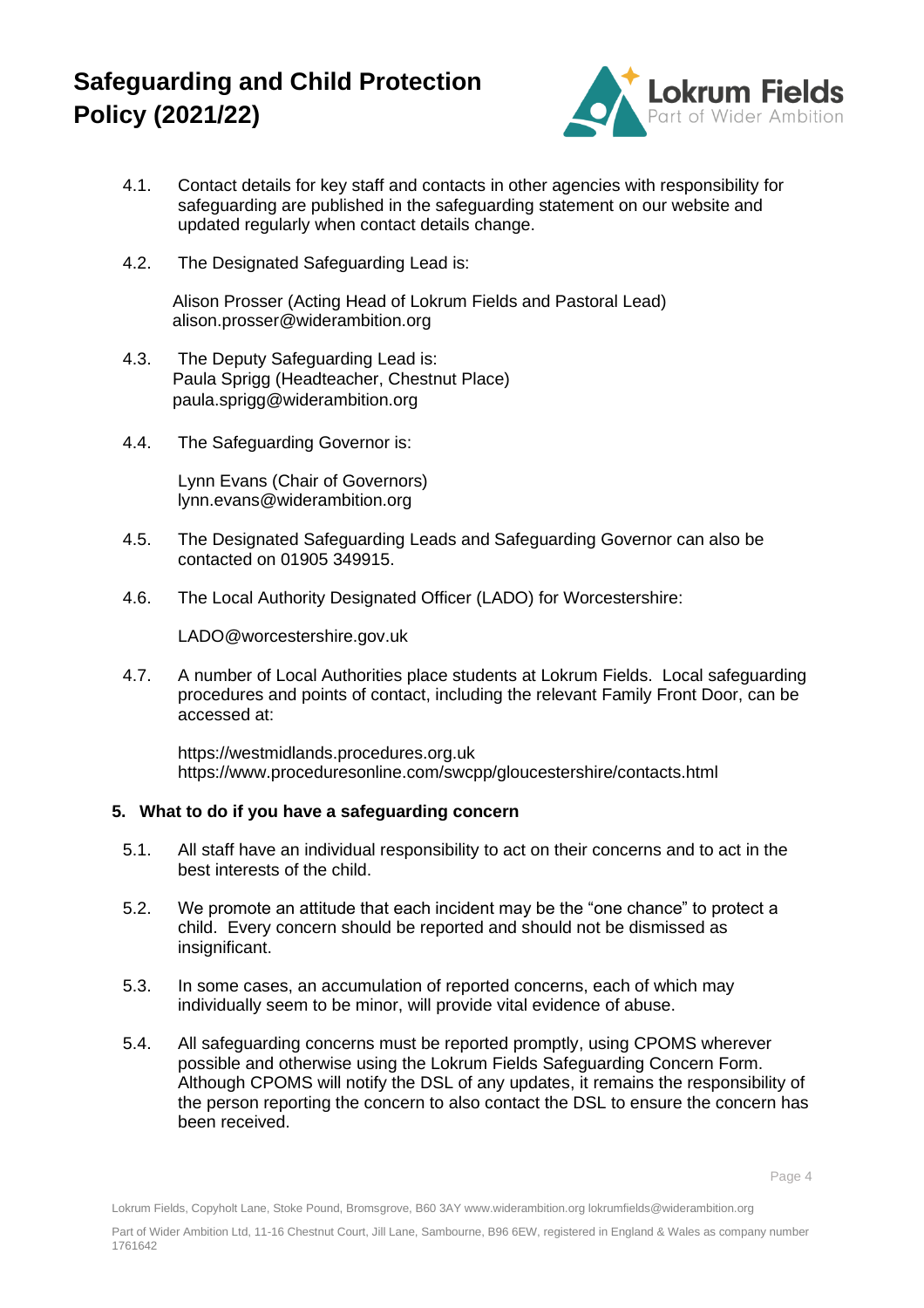

- 5.5. All conversations and correspondence relating to a safeguarding concern must be documented promptly, using CPOMS wherever appropriate. All safeguarding reports and updates must be entered on to CPOMS as appropriate and as soon as practicable, before the relevant members of staff leave for the day.
- 5.6. Allegations involving a member of staff (including supply staff) or volunteer will be reported to the Local Area Designated Officer (LADO), any involved supply agency, and Wider Ambition HR as appropriate, under the procedures detailed in our Allegations of Abuse Against Staff Policy. CPOMS will not be used to record the detail of any allegations made against staff; instead, the detail will be held in the relevant personnel file. An anonymised reference will be added to the student's file on CPOMS.
- 5.7. Any staff receiving a disclosure of abuse, or noticing signs of possible abuse, should record the concern on CPOMS or make detailed notes, as appropriate, as soon as possible (and ideally within an hour), writing down exactly what was said and using the student's own words as far as possible. Any comments or additions made by the member of staff should be clearly identifiable. All notes should be timed, dated and signed, with the adult's name printed alongside the signature.
- 5.8. Members of staff involved in safeguarding procedures will reassure victims that they are being taken seriously and that they will be supported and kept safe. No victim will be given the impression that they are causing a problem by reporting abuse, sexual violence or sexual harassment.
- 5.9. Staff are not responsible for investigating welfare concerns or determining the truth of any allegation or disclosure. However, if staff have information which could be relevant to such an investigation by an external agency, they should share this information when raising their concern.
- 5.10. Any staff who receive a disclosure of abuse or suspect that a student is or may be at risk of harm should report it immediately to the Designated Safeguarding Lead or Deputy DSL. CPOMS should be used wherever feasible and appropriate.
- 5.11. Staff may report concerns directly to Children's Services or the police if they consider that this is necessary in order to ensure the student's safety. They should immediately inform the Designated Safeguarding Lead that they have taken such action, unless advised otherwise by the authorities.
- 5.12. Following receipt of any concern, the DSL will consider what action to take, having due regard to the guidance in this policy in relation to specific areas of risk. Any advice provided by Children's Services will be given appropriate weight. All information and actions taken, including the reasons for any decisions made, will be fully documented.
- 5.13. The DSL should ensure the student's wishes and feelings are taken into account when determining what action to take and what services to provide. This includes a responsibility to provide the student with suitable opportunities to express their views and give feedback.

Page 5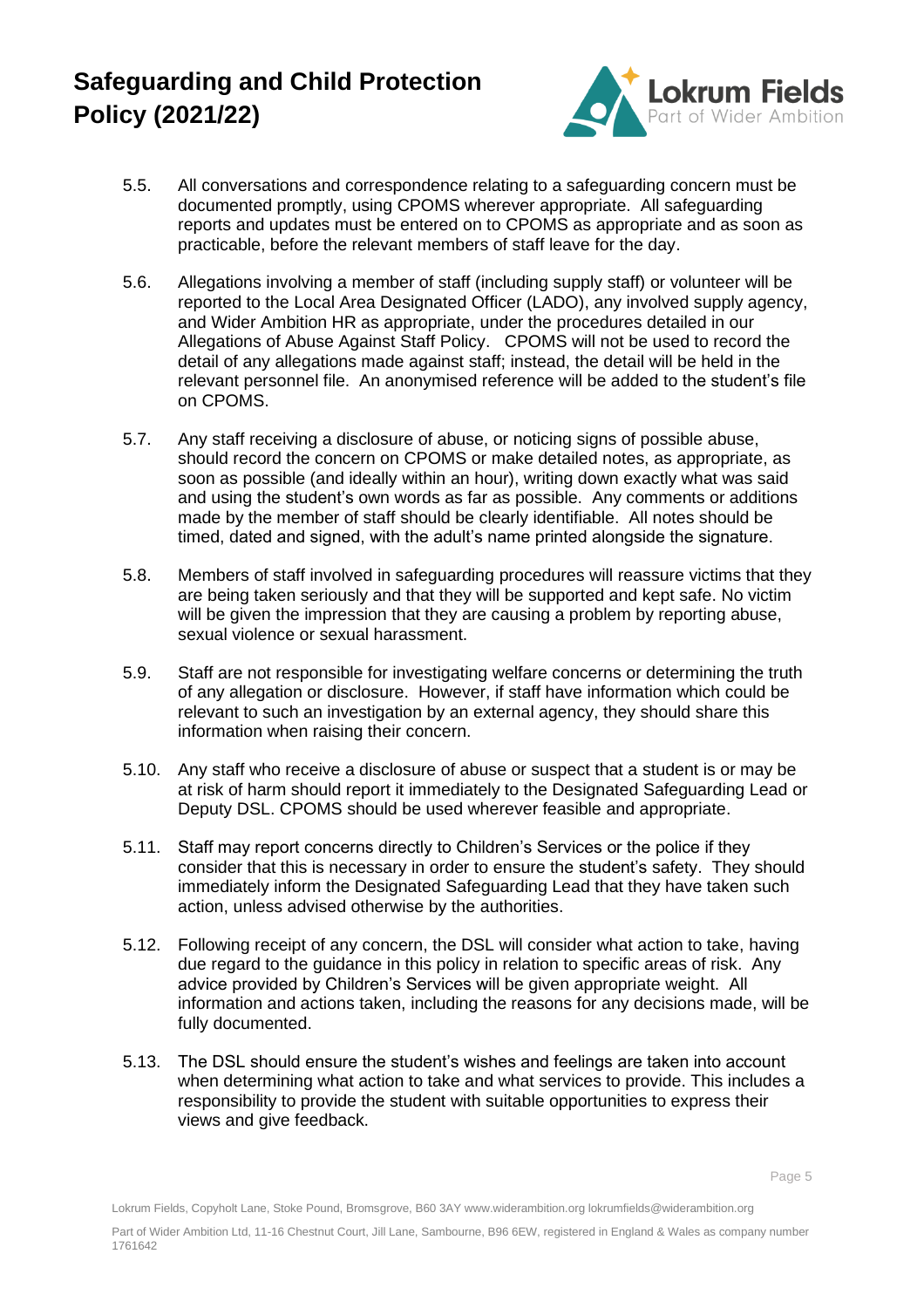

- 5.14. The DSL should always undertake appropriate discussion with a parent prior to involving another agency (or, if an agency has been contacted in an emergency, as soon as possible) unless doing so could reasonably be expected to lead to adverse consequences for the child, place anyone at risk of harm, contravene the child's wishes or impede a criminal investigation. If a decision is taken not to contact the child's parents, extra care will be taken to ensure that all circumstances have been taken into account, including the child's rights, and that their safety is the overriding factor.
- 5.15. A referral will always be made to Children's Services or the police if a child is considered to be at risk of immediate serious harm.
- 5.16. If staff have ongoing concern about a child, they should repeatedly raise their concern with the DSL. If they are not satisfied that their concerns have been responded to appropriately and in accordance with the procedures outlined in this policy, they should raise their concerns with the Proprietor and the Chair of Governors.
- 5.17. Depending on the nature of the alleged abuse, the school may need to consider providing measures to protect and support the victim, the alleged perpetrator and other students and/or staff in the school by means of a risk assessment. The risk assessment should be recorded and kept under review.
- 5.18. All causes for concern, whether related or unrelated to Lokrum Fields, will be referred to Worcestershire County Council and other Local Authorities will be involved in accordance with their advice.
- 5.19. The DSL will work in co-production with parents when making the decision to close safeguarding incidents related to their child.

### **6. Recruitment, training and specific responsibilities**

- 6.1. A robust recruitment process is always used at Lokrum Fields, in accordance with our Safer Recruitment Policy. All recruitment is overseen by staff who hold up-todate training in best practice.
- 6.2. Our Designated Safeguarding Lead is a member of the senior leadership team. Their responsibilities are detailed in Appendix 2.
- 6.3. The DSL and deputy DSL undertake training at least annually to provide them with the knowledge and skills required to carry out the role.
- 6.4. The DSL or a deputy should ordinarily be available during school hours and ensure appropriate cover is in place for any out-of-hours or off-site activities.
- 6.5. Safeguarding training, including how to access and use CPOMS is provided to all staff, governors and regular volunteers during their induction. Updates and refresher training are provided at least annually.
- 6.6. All staff must read and be familiar with: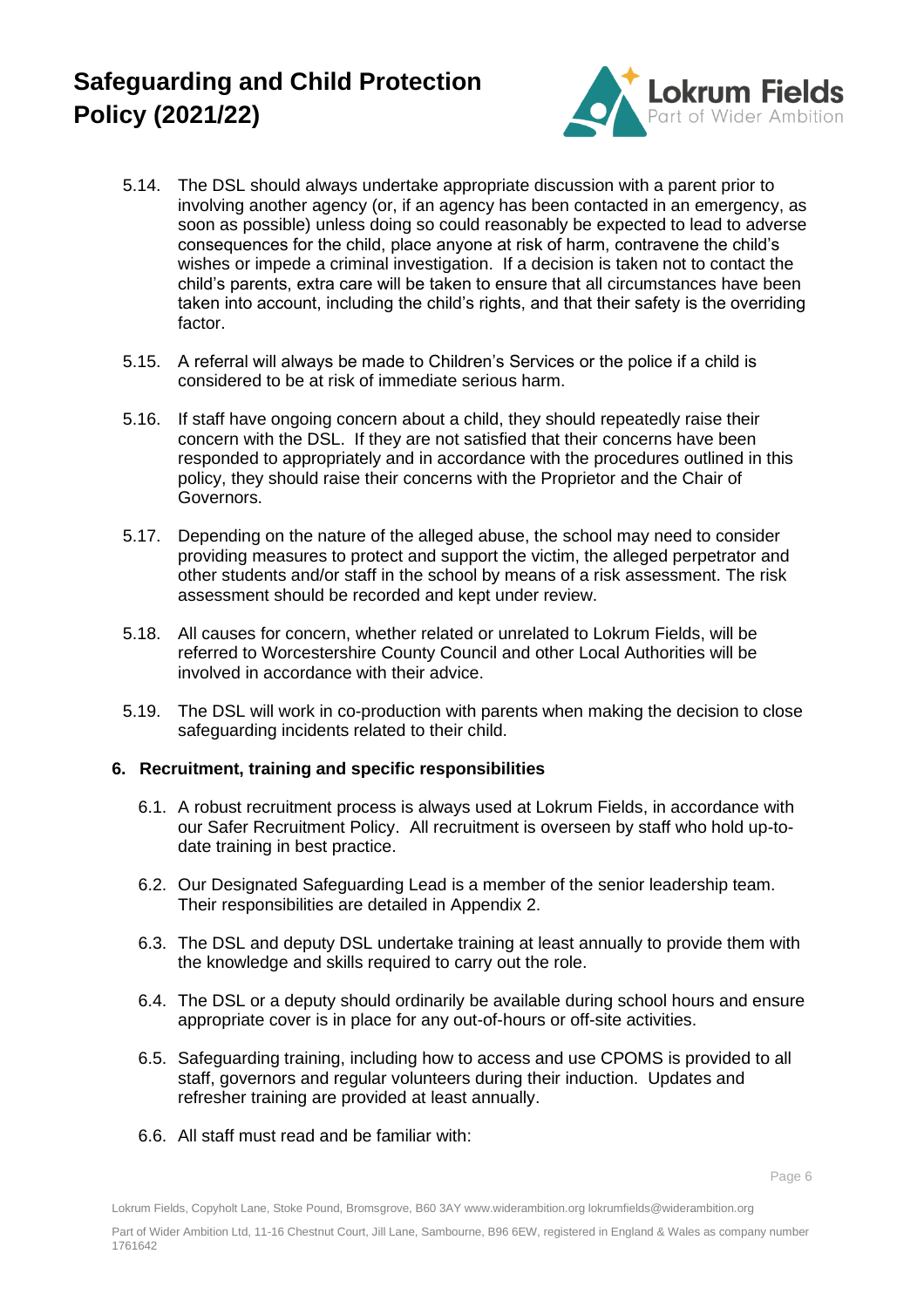

- 6.6.1. Part One and Annex B of the DfE guidance: "Keeping Children Safe in Education 2021"
- 6.6.2. Staff Code of Conduct
- 6.6.3. Safeguarding and Child Protection Policy
- 6.6.4. Behaviour Policy
- 6.7. Governors must read and be familiar with at least Annexe B of the DfE guidance: "Keeping Children Safe in Education 2021".
- 6.8. All personnel are expected to know the name of the DSL and their deputies and to understand these roles. All personnel are expected to understand their individual safeguarding responsibilities, to remain mindful of risks and to maintain an attitude of 'it could happen here'. All staff are required to maintain their knowledge of safeguarding procedures and how to access CPOMS and to act accordingly.
- 6.9. Relevant regulatory bodies will be informed in the event that safeguarding concerns result in the dismissal, removal or resignation of any personnel.

### **7. Improving awareness and safeguarding skills**

- 7.1. We are committed to raising awareness about safeguarding issues, including raising awareness of ongoing and emerging risks and how to recognise potential signs of abuse. We provide appropriate information and updates to staff, governors, volunteers and parents. We ensure parents are aware of our safeguarding responsibilities and procedures by providing this policy online.
- 7.2. We include safeguarding within the curriculum. We teach students about:
	- 7.2.1. The risks which they and others may face, including online risks and risks arising in a variety of contexts
	- 7.2.2. How to recognise if they are at risk
	- 7.2.3. How they can protect themselves and others
	- 7.2.4. How to get help
	- 7.2.5. How to keep themselves safe through Relationships, Sex, and Health **Education**
- 7.3. We provide students with opportunities to express their views, give feedback, engage in discussions and otherwise contribute to our approach to safeguarding.
- 7.4. Students at Lokrum Fields have additional needs which can make them vulnerable. We aim to recognise areas where students are particularly vulnerable and to provide information and skills training which is relevant to the individual. We ask clinicians to contribute to our safeguarding planning where appropriate.
- 7.5. The vulnerability of children with additional needs can extend to other members of the family. It is not uncommon for families to face challenging circumstances which can increase the risk of abuse and exploitation. We aim to inform and equip families to recognise risks and access appropriate help and we recognise our duty of care when working with families.
- Page 7 7.6. All staff are aware that safeguarding incidents and/or behaviours can be associated with factors outside the school or college and/or can occur between children outside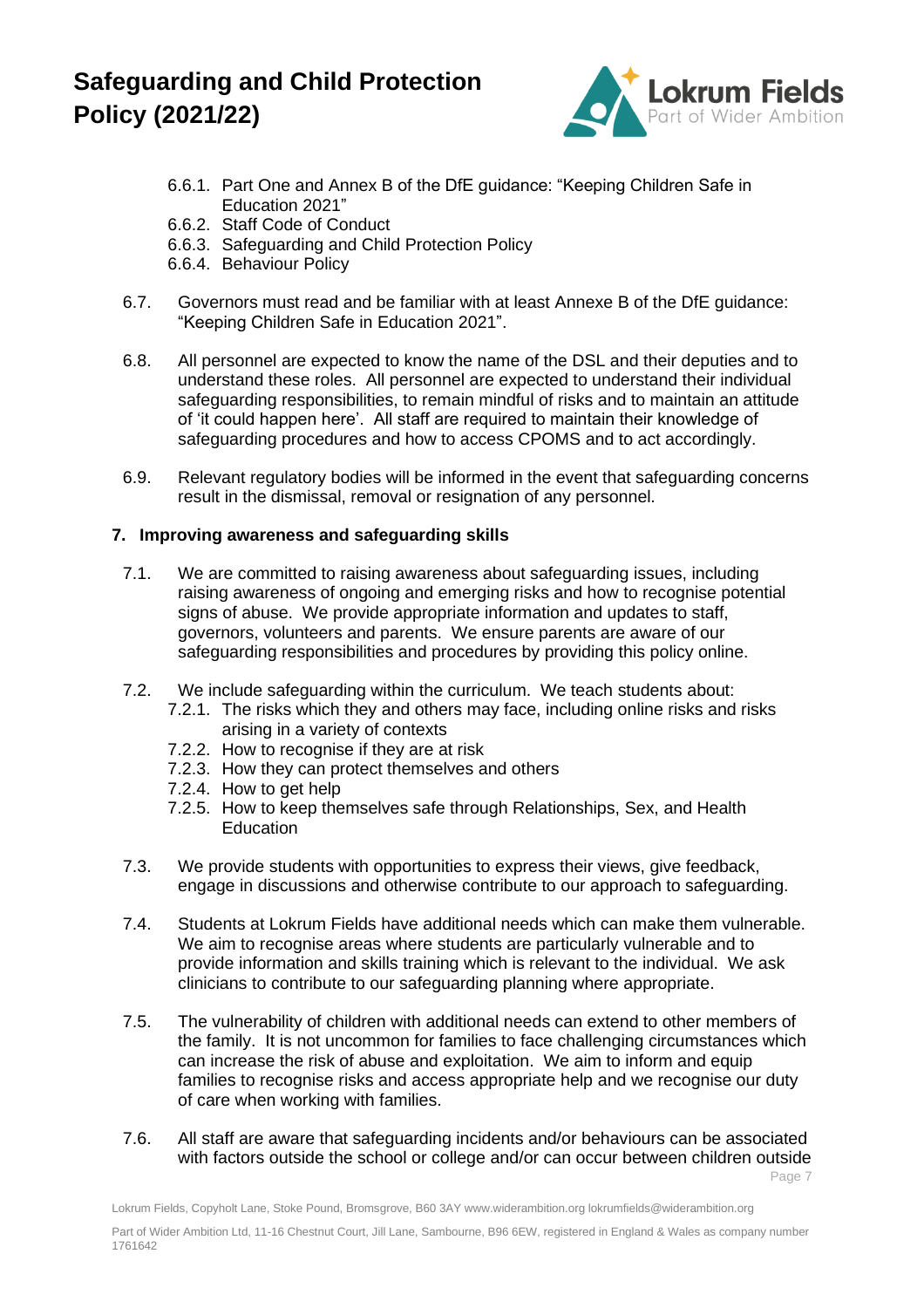

of these environments and that children may be at risk of abuse or exploitation in situations outside their families.

- 7.7. Behavioural traits associated with additional needs can overlap with behavioural indicators of abuse. We will liaise with clinicians to ensure our staff are equipped to recognise and respond appropriately to behavioural change.
- 7.8. Any significant behavioural change which has an unknown cause should be treated as a potential safeguarding concern. Staff should not assume that behavioural change will always be related to the student's additional needs.
- 7.9. Where a concern is escalated to an external agency, the referral should include relevant information about the student's additional needs.
- 7.10. We will share our knowledge of working with children with additional needs to improve the skills of staff from external agencies as appropriate.
- 7.11. We will raise concerns as appropriate if we have reasonable cause to believe that staff from external agencies are making incorrect decisions as a result of a lack of understanding of a student's additional needs or are seeking to interpret behaviour and communication without having the necessary clinical expertise.
- 7.12. Lokrum Fields is situated in a low crime area. Our students are drawn from a wide area with varying prevalence of different types of crime. We are vigilant to the possibility of students experiencing a wide range of threats outside Lokrum Fields. However, as a cohort, we consider that the greatest threat to our students is the vulnerability created by their additional needs. This is therefore our primary focus.

#### **8. Providing students and staff with a safe environment**

- 8.1. We require staff to act in a way which encourages students to feel safe, secure, valued, respected, listened to and treated with credibility.
- 8.2. We take care to ensure that students know that they can raise concerns with any member of staff.
- 8.3. We recognise that our students may be vulnerable as a result of their additional needs. We also recognise that students may be vulnerable for other reasons, for example as a result of previous abuse, witnessing violence or experiencing neglect. We provide a stable and predictable environment at Lokrum Fields, with a positive and supportive approach to help students feel safe and support their self-esteem.
- 8.4. We are committed to ensuring that students' wishes and feelings are given appropriate weight at all times. We will ensure that any contemporaneous views expressed by a student are recorded on safeguarding notes and referrals.
- 8.5. We maintain a Single Central Record of safeguarding checks. Regular visitors are required to provide the evidence required for our Single Central Record. The Single Central Record is checked by the Safeguarding Governor on a regular basis.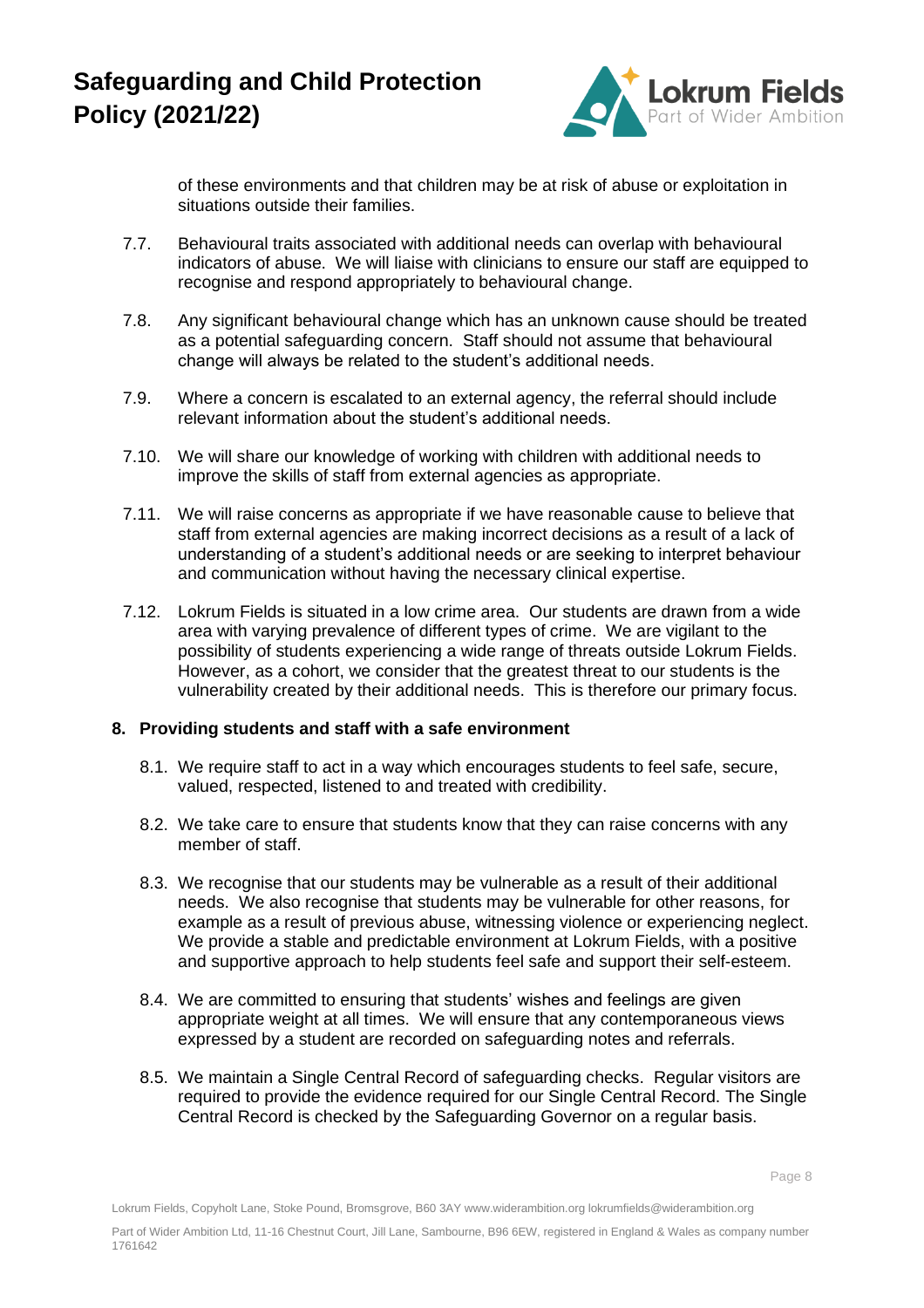

- 8.6. All visitors are required to provide photo ID on arrival and sign in and out. Visitors who have not completed safeguarding screening to our satisfaction are not permitted to engage with students unsupervised. Visitors wear badges to ensure students can recognise them easily. Regular visitors are required to complete safeguarding screening.
- 8.7. Lokrum Fields maintains safe and secure premises as detailed in our Health and Safety Policy and Premises Management Policy.
- 8.8. Lokrum Fields recognises that Covid-19 presents settings with additional safeguarding risks, including but not limited to: the risk of individuals contracting Covid-19 on site; risks associated with high levels of staff absence; risks of individuals experiencing mental health difficulties for example due to uncertainty and isolation; and risks associated with remote learning. We also recognise that if a student is vulnerable in their home environment then prolonged remote learning may expose them to greater risk. It may also be more difficult to identify emerging risks at times when face-to-face contact with students is limited. These risks are addressed in our Covid-19 risk assessment and our remote learning and e-safety guidelines. In addition, the DSL will review safeguarding arrangements at least once a week in the event of Lokrum Fields being closed to students during the pandemic and in the event of any students engaging in remote learning for more than two weeks. We will remain in regular contact with students and families throughout any period of remote learning, as part of our approach to supporting our students, and this will not be limited to areas of safeguarding concern. We will provide students and families with relevant information to help them avoid contracting Covid-19 both on site and off site and we will encourage families to use the NHS Covid app and follow Government guidance.
- 8.9. All off-site activities are subject to a risk assessment which includes safeguarding considerations.
- 8.10. We accept responsibility for safeguarding throughout the school day and during any time when a student is using school transport provided by Lokrum Fields. Where children are using school transport provided by Lokrum Fields, parents should make suitable arrangements to ensure their children are safe prior to being picked up and on being returned home. If a parent fails to make arrangements to collect their child from school or to ensure their child is met (as appropriate) on returning home via our school transport, we will use our discretion in making arrangements for the child to remain in the temporary care of school staff or in making a referral to an appropriate agency.
- 8.11. We promote a culture of transparency and accountability, where errors are resolved swiftly and improvements are implemented effectively. We aim to ensure everyone feels able to raise concerns and complaints without fear of adverse consequences. We expect staff and governors to be aware of our Whistleblowing Policy.
- 8.12. Any allegations of abuse made against a member of staff, governor or volunteer will be handled fairly and robustly in accordance with our documented policy.

### **9. Vulnerability of students with additional needs**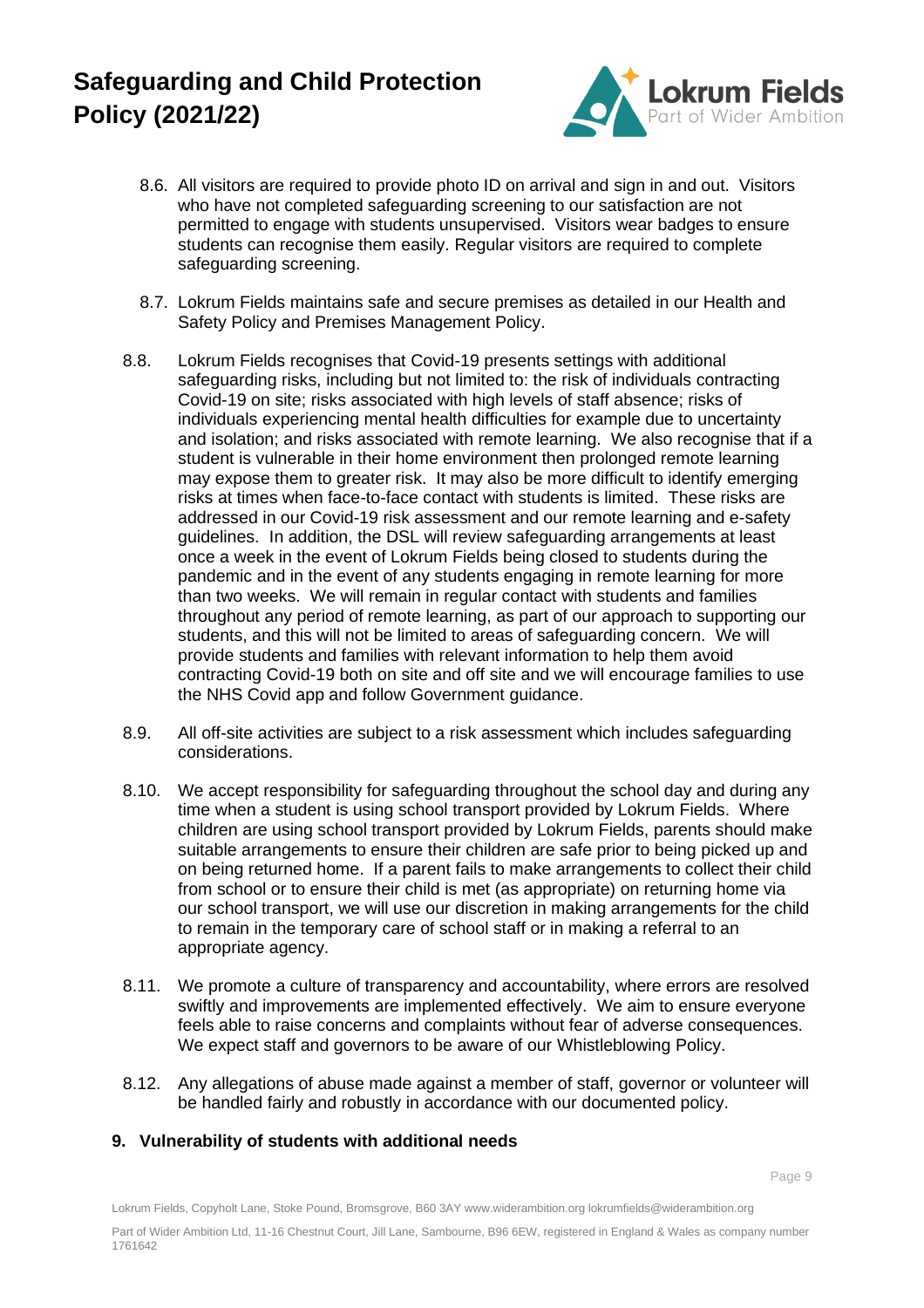

- 9.1. Students with additional needs may struggle with low self-esteem and lack a sense of really fitting into a community. This can make them particularly vulnerable to exploitation by any person or group who makes them feel special and provides them with a sense of belonging.
- 9.2. Students who struggle with social communication skills and are used to being guided by others in their understanding of how society operates might be more easily manipulated into believing that abusive behaviour is normal and acceptable.
- 9.3. Students who require ongoing support into adulthood may be vulnerable to being exploited by future caregivers.
- 9.4. Students may be vulnerable to power imbalances in their relationships with professionals and clinicians.
- 9.5. Students with additional needs may over-respond or under-respond to pain. A light touch may cause unusual pain; deliberate or persistent light touch which causes pain is a safeguarding concern and must be taken seriously. Students may underrespond to pain associated with physical abuse; an under-response to pain should not detract from the seriousness of the abuse.
- 9.6. Students may be vulnerable to self-harm, suicidal thoughts, eating disorders and other mental health issues. They may reach the point of being at immediate risk very rapidly. A sudden and/or long-lasting deterioration may be triggered by events which seem incidental to an observer. The student may mask the extent of their deterioration; there may not be any warning or signs of distress prior to a student being at immediate risk of harm.
- 9.7. Students with additional needs may struggle to report concerns coherently or in a way which engenders credibility. Examples include:
	- 9.7.1. Having difficulty in initiating conversation or in knowing how to ask for help
	- 9.7.2. Having difficulty asking for help
	- 9.7.3. Recounting an experience in a monotone, in the third person or without showing emotion
	- 9.7.4. Wrongly assuming that a listener has prior knowledge or understanding of their circumstances
	- 9.7.5. Missing important details or focussing on unimportant details
	- 9.7.6. Displaying behavioural traits which could be mistaken for signs of lying, immaturity, disengagement or an indication that the situation is not serious
	- 9.7.7. Using phrasing or vocabulary which is beyond their years, potentially causing a listener to believe the words are not their own
	- 9.7.8. Being unable to communicate independently; requiring a trusted advocate or parent to assist them with communication
	- 9.7.9. Claiming that they are alright when in fact they are not (a form of masking)
	- 9.7.10.Telling an adult whatever they think is required to end a conversation quickly or avoid further questions.
- 9.8. Clinical input may be necessary to assist staff, Children's Services or Police in interpreting a student's presentation or account of events and in ensuring the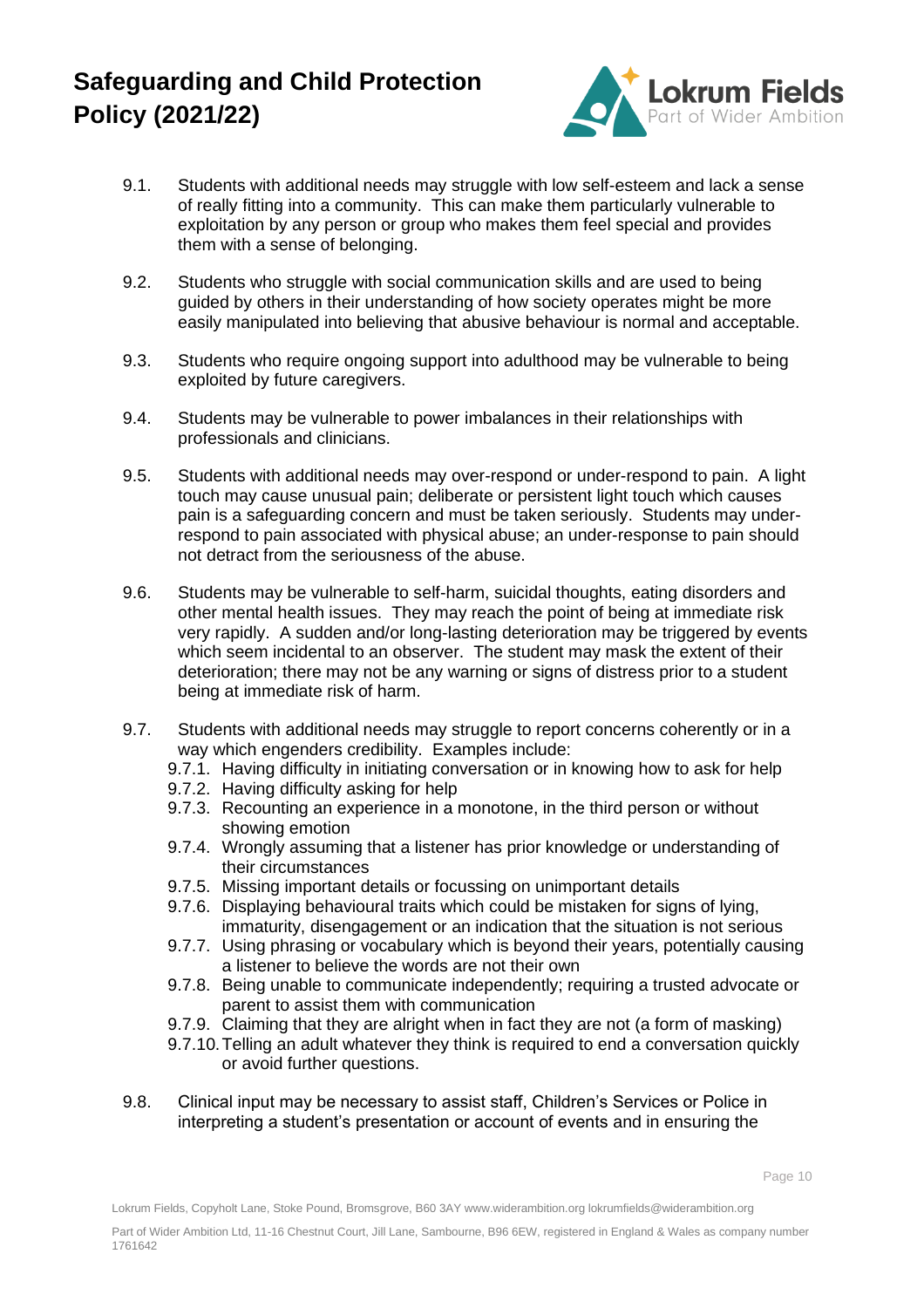

student is properly supported when reporting a concern or participating in an investigation.

9.9. We recognise that the vulnerability of our students demands a particularly robust approach to safeguarding at Lokrum Fields.

### **10. A whole-school approach to supporting students**

- 10.1. The primary vulnerabilities of our students are related to:
	- 10.1.1. Low self-esteem or poor sense of belonging in society
	- 10.1.2. Weak social skills or understanding of social norms
	- 10.1.3. Poor communication skills or ability to seek help
	- 10.1.4. Reduced independence and increased reliance on external support
- 10.2. We directly address these vulnerabilities through:
	- 10.2.1. Providing regular opportunities for success and offering regular meaningful praise and encouragement
	- 10.2.2. Managing behaviour positively
	- 10.2.3. Following an academic curriculum which supports high aspirations for success
	- 10.2.4. Teaching skills for independent living
	- 10.2.5. Integrating social and communication strategies throughout the school day
	- 10.2.6. Teaching protective behaviours
	- 10.2.7. Supporting the development of meaningful friendships and social encounters
	- 10.2.8. Enabling students to contribute to society
	- 10.2.9. Encouraging self-determination, involvement in decision making and assertiveness skills
	- 10.2.10. Providing opportunities for students to take on manageable responsibility
	- 10.2.11. Offering emotional support, including facilitating peer-to-peer support
	- 10.2.12. Wherever possible, identifying and removing any barriers to a student's success
	- 10.2.13. Building trusting and communicative relationships with families.

### **11. Signs of abuse**

- 11.1. The following are examples of what might be seen in school if a student is being abused or witnessing abuse:
	- 11.1.1. Unexplained absence or lateness for example, a student staying at home to protect an abused parent, to conceal injuries or because they are prevented from attending
	- 11.1.2. Attendance despite being ill
	- 11.1.3. Constant tiredness for example, due to worrying at night or being exploited outside school
	- 11.1.4. Unexpected difficulties in completing their work
	- 11.1.5. An unexpected change in behaviour or personality
	- 11.1.6. Unusual quietness or withdrawal from friendships
	- 11.1.7. Unusual disruption or violence
	- 11.1.8. Good behaviour with no signs of anything being wrong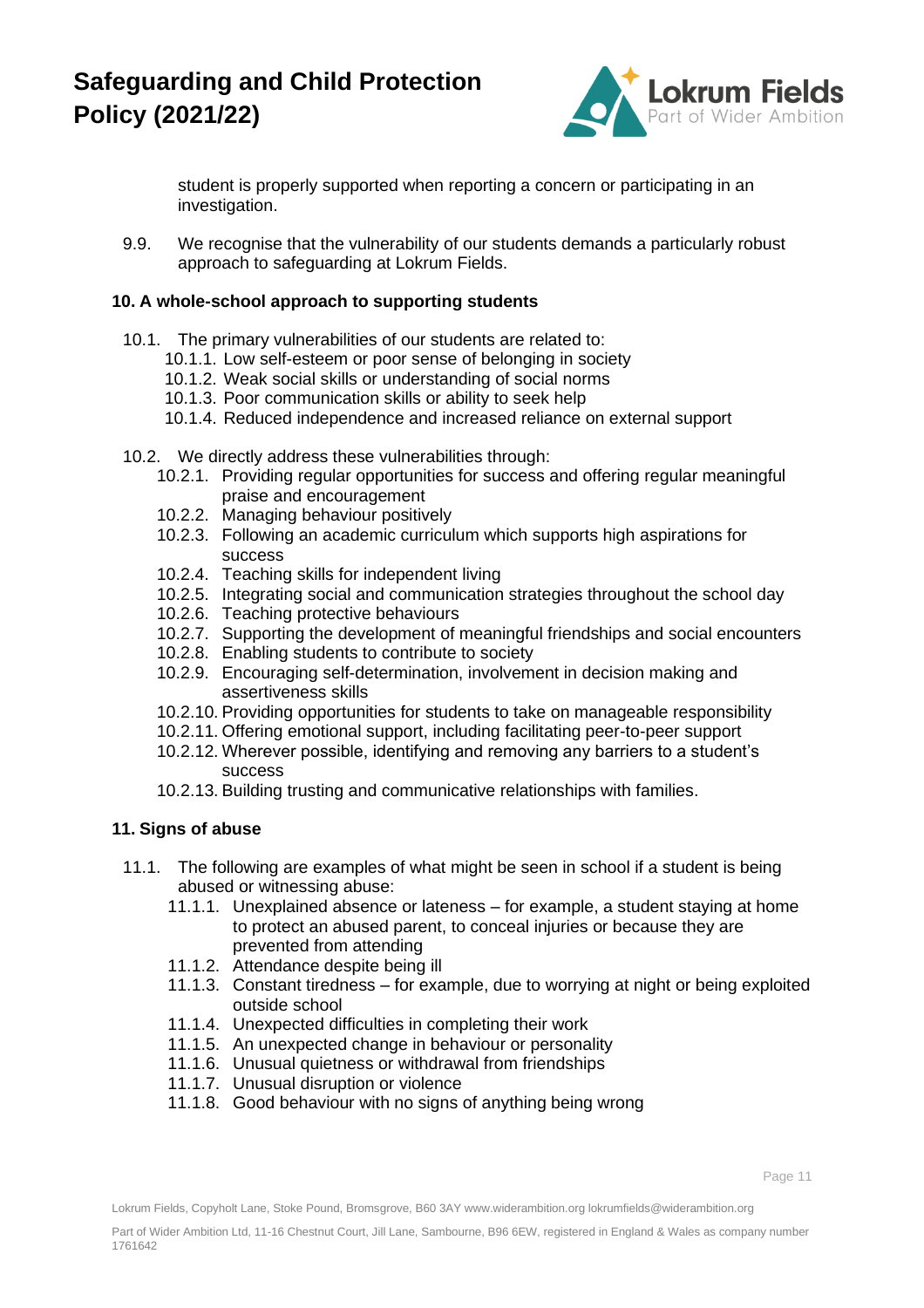

11.2. Some specific safeguarding risks may be indicated by additional or other signs, which are described later in this policy.

#### **12. How we interact with other agencies**

- 12.1. We strive to establish effective relationships with all relevant parties, including parents, clinicians and agencies.
- 12.2. We recognise the importance of working collaboratively with other agencies and sharing information as appropriate. The DSL will liaise with the three safeguarding partners (Local Authority, Health and Police) and work with other agencies in line with the statutory guidance, "Working Together to Safeguard Children". We will participate in Operation Encompass.
- 12.3. We will support vulnerable students and their families by signposting them to any external agencies which we have reasonable grounds to consider will be able to provide them with meaningful assistance. We will be open with families about our experiences of the relative strengths and weaknesses of external organisations, to help them make decisions in the best interests of the child.
- 12.4. We accept that families may legitimately decide to seek support from independent organisations, clinicians or other professionals rather than accepting support from public services. Unless we have reasonable grounds to consider that such a decision poses a safeguarding risk, we will uphold the right of families to engage with the support which they consider most suitable.
- 12.5. We recognise that mistakes can be made by all organisations and therefore we will take responsibility for carefully considering the merits of all advice from external agencies and professionals, giving appropriate weight to the expertise of the advisor and any independent quality assessments or regulation, before taking any action (except in emergencies). Where advice is provided by an individual whom we consider to have inappropriate expertise or experience, we will request the involvement of a more senior professional.
- 12.6. We recognise that professional disagreements may arise between any agencies and we aim to resolve these swiftly and in the best interests of the child. If we disagree with advice provided by an external agency, we will inform them of our decision unless we consider that doing so may create a safeguarding risk.
- 12.7. As part of our responsibility for safeguarding children, we will challenge any situation where we consider that action (or inaction) by another agency is failing to safeguard the child or promote their welfare. The DSL will maintain an awareness of local escalation and complaint procedures and will raise concerns with relevant agencies as appropriate.
- 12.8. We recognise that external agencies may base decisions and advice on information to which we are not privy and that we may not always understand their rationale. We also recognise that school staff may have a unique insight into family circumstances, the child's typical presentation at school and the relevance of a child's additional needs. Where professional disagreements arise, we will carefully consider the various skill sets and level of information which we understand to be

Page 12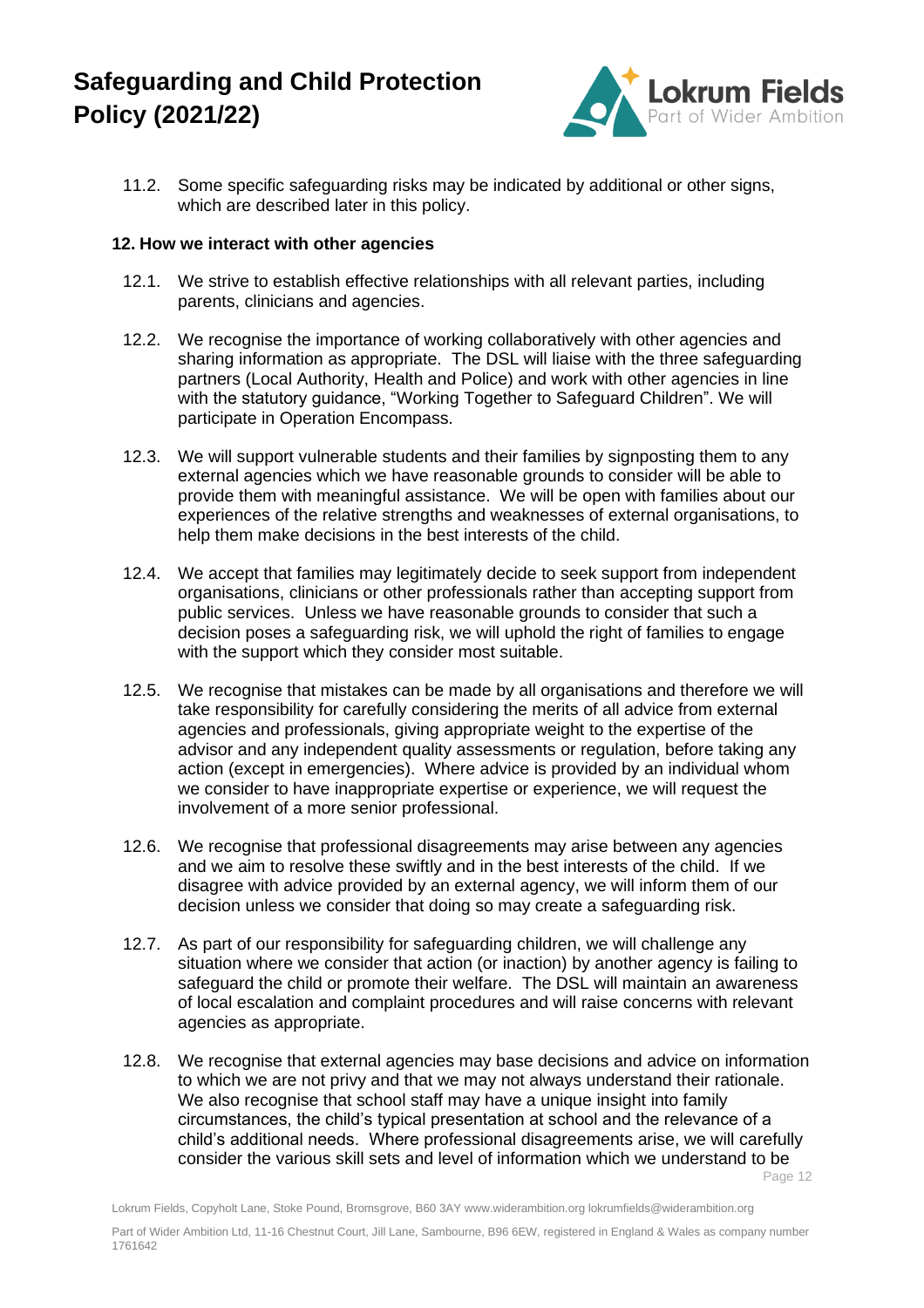

held by each organisation and, in light of this, we will use our judgement to reach decisions which we consider to be in the best interests of the child.

- 12.9. We will host and engage with multi-agency meetings where we consider this to be appropriate. We will maintain our duty of care towards families, and in particular towards students, throughout any such meetings. We will expect professionals to routinely declare their level of qualification and experience and for this to be minuted. Where documented information is referred to during meetings, we will expect the source and the qualifications of the original author to be minuted. We will expect participants from other organisations to provide us with assurance of their safeguarding practices and to confirm parental consent as applicable before we share any confidential information. We will expect meeting participants to uphold high standards of behaviour and we will not allow any malpractice to go unchallenged. Our meeting minutes will be made available to parents on request unless we consider that this has potential to create a safeguarding risk as per statutory requirements.
- 12.10. We are aware that there is potential for safeguarding risks in all circumstances, including amongst individuals who are involved with a family in any way and amongst family members. During any conversations and meetings relating to safeguarding, we will be alert to the risk of participants having motives which are contrary to the wellbeing of the child, including risks associated with coercive control, emotional abuse and institutional abuse. Any such concerns will be addressed in accordance with this policy.

### **13. Information sharing and record-keeping**

- 13.1. We recognise that all matters relating to child protection are confidential and that disclosure to other members of staff, governors and external organisations should be on a need-to-know basis.
- 13.2. Data protection requirements do not override the responsibility to share information with other agencies where doing so is necessary for safeguarding purposes. Fears about sharing information must not be allowed to stand in the way of the need to safeguard and promote the welfare and protect the safety of children. Where necessary, information may be shared without consent. Guidance is available online in "Information Sharing: Advice for Practitioners Providing Safeguarding Services to Children, Young People, Parents and Carers".
- 13.3. In accordance with data protection legislation, we will withhold education information if the sharing of information is likely to meet the threshold of causing serious harm.
- 13.4. The DSL must bring any serious or long-standing safeguarding matters to the attention of the Governor with safeguarding responsibility and the Proprietor within two months of a concern being raised, for the purpose of reviewing the efficacy of this policy and operational practice. Matters may be anonymised unless any party has reasonable grounds for considering this to be inappropriate.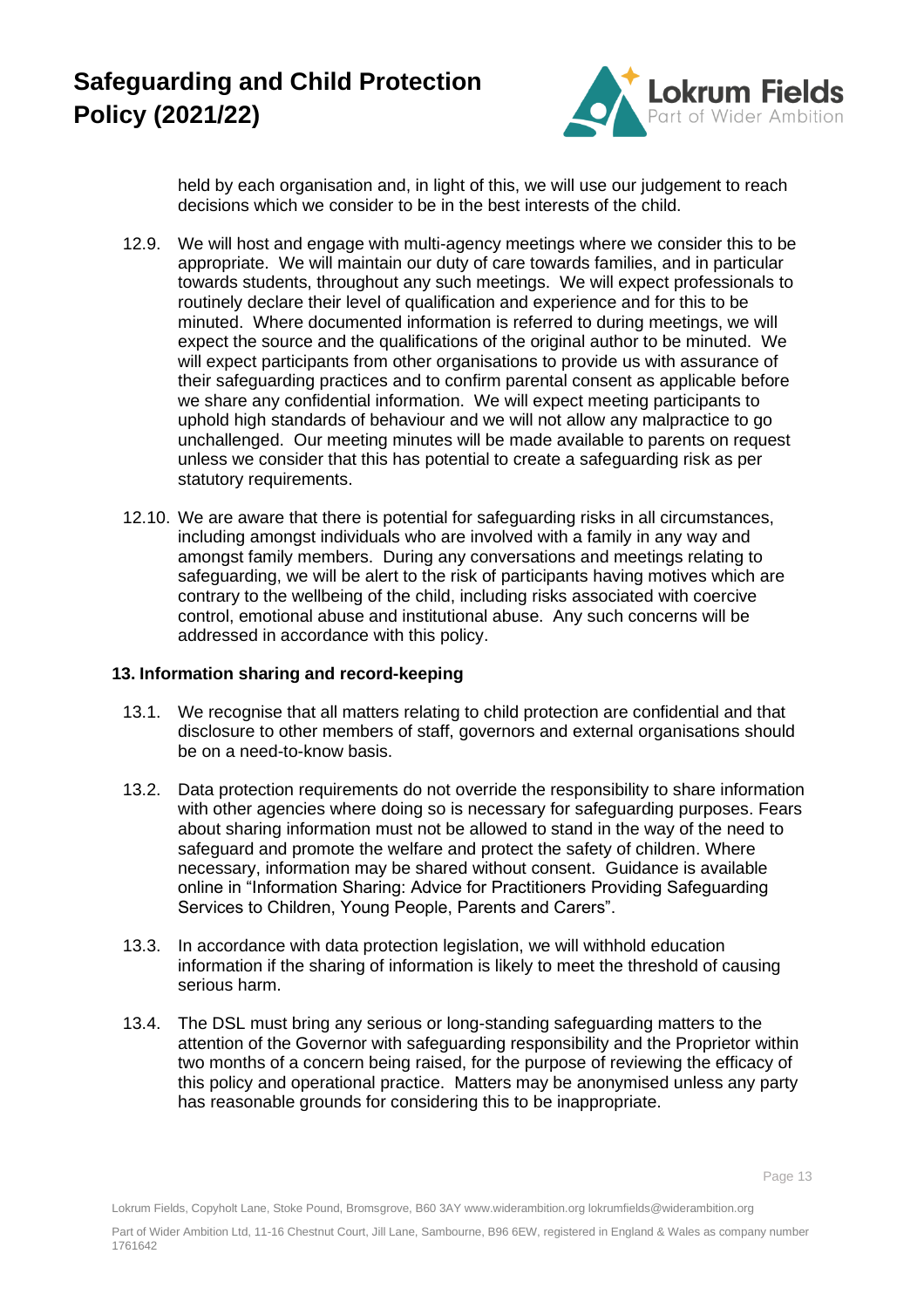

- 13.5. The DSL must review every safeguarding file annually and on receipt of any additional report of concern. A clear timeline of incidents and activity must be maintained for each case.
- 13.6. All safeguarding records will be held securely and confidentially on CPOMS. Records will be passed securely to any subsequent school, via CPOMS if possible, as soon as possible unless doing so is reasonably considered to pose a safeguarding risk.
- 13.7. Staff, governors and volunteers must be aware that they cannot promise a child to keep secrets when doing so might compromise the child's safety or wellbeing. However, if a child expresses any concern about their information being shared, that concern must be taken seriously and recorded in the incident report. Where the child's expressed wishes go beyond the disclosure in question, they should be addressed in line with the Data Protection Policy.

### **14. Specific safeguarding issues**

- 14.1. It is important for staff to be aware of a wide range of safeguarding risks, including understanding emerging risks, relevant vocabulary and the context in which safeguarding risks can occur. The remainder of this policy provides an overview of specific risks and the approach we take in response to those risks.
- 14.2. Additional information about specific forms of abuse and safeguarding issues can be found in Annex B of "Keeping Children Safe in Education 2021".

#### **15. Physical abuse**

- 15.1. Physical abuse includes any action which causes physical harm, for example: hitting, shaking, biting, throwing, poisoning, burning, scalding, drowning or suffocating.
- 15.2. Physical contact at Lokrum Fields is strictly controlled. Staff may use reasonable force if there is an immediate risk of a student causing harm to themselves or others. Any use of force is recorded and monitored in accordance with our Restrictive Physical Intervention Policy. Any misuse of force will be handled under safeguarding procedures and disciplinary procedures as applicable.

#### **16. Emotional abuse**

- 16.1. Emotional abuse is the persistent emotional maltreatment of a child which severely adversely affects their emotional development. All forms of abuse will include some emotional abuse but it may also occur in the absence of other forms of abuse.
- 16.2. Emotional abuse may include:
	- 16.2.1. Conveying to a child that they are worthless, unloved or inadequate
	- 16.2.2. Conveying to a child that they are valued only to the extent that they meet another's needs
	- 16.2.3. Not giving the child opportunities to express their views, silencing them, or ridiculing what they say or how they communicate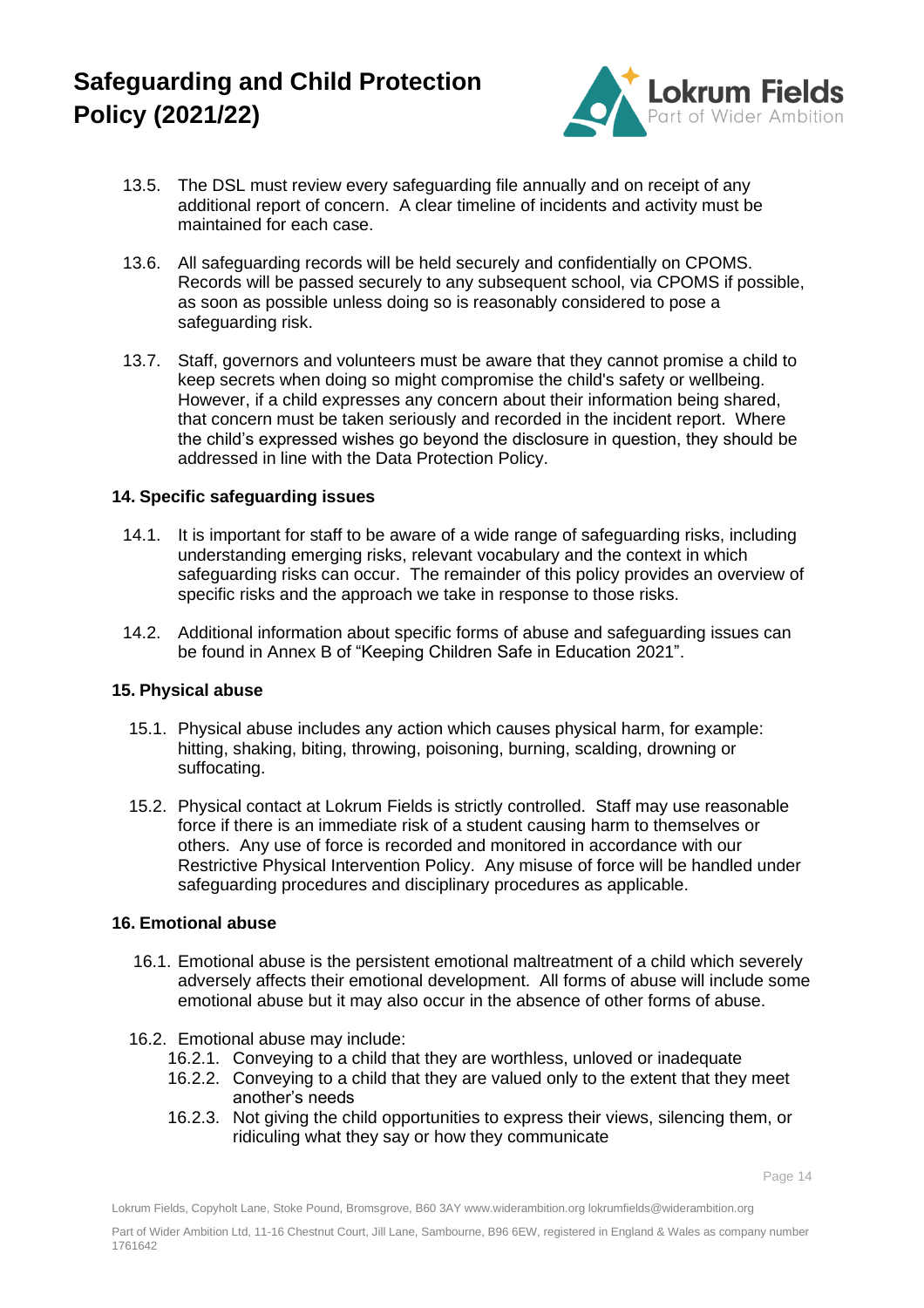

- 16.2.4. Having developmentally inappropriate expectations of the child (interactions and expectations beyond the child's developmental capability or being overprotective and limiting their development)
- 16.2.5. The child hearing or seeing abuse
- 16.2.6. Causing the child to feel frightened or unsafe (including bullying, exploitation, threats etc)

## **17. Sexual abuse**

- 17.1. Sexual abuse involves forcing or enticing a child to take part in sexual activities, not necessarily involving a high level of violence, whether or not the child is aware of what is happening.
- 17.2. Sexual abuse may include:
	- 17.2.1.Physical contact, with or without penetration
	- 17.2.2.Non-contact activities such as producing or looking at sexual imagery or watching sexual activities
	- 17.2.3.Encouraging children to behave in sexually inappropriate ways
	- 17.2.4.Grooming a child in preparation for abuse

### **18. Neglect**

- 18.1. Neglect is the persistent failure to meet a child's basic physical and/or psychological needs, likely to result in the serious impairment of the child's health or development.
- 18.2. Neglect may include:
	- 18.2.1. Failing to meet basic physical needs (food, clothing, shelter)
	- 18.2.2. Failing to protect a child from physical or emotional harm or danger
	- 18.2.3. Inadequate supervision
	- 18.2.4. Failing to provide access to medical care
	- 18.2.5. Disregard for, or unresponsiveness to, a child's basic emotional needs

## **19. Online safety**

- 19.1. Online safety is included within the curriculum and staff respond swiftly and robustly to any concerns raised about or incidents of inappropriate images or information being shared or received by students.
- 19.2. We actively monitor school devices, using SENSO software to identify any potentially inappropriate use and any potential safeguarding issues.
- 19.3. SENSO notifications are sent to the Lokrum Fields administration email address which is monitored by all designated safeguarding leads.
- 19.4. Where a detected violation can reasonably be assumed to be the result of a typographical error or is clearly reasonable within the context of the work being carried out, these are marked as 'False Positives' and no further investigation is necessary.
- 19.5. Where a detected violation does not fall into the above criteria, these are regarded as potential safeguarding concerns and appropriate investigative action is taken by

Page 15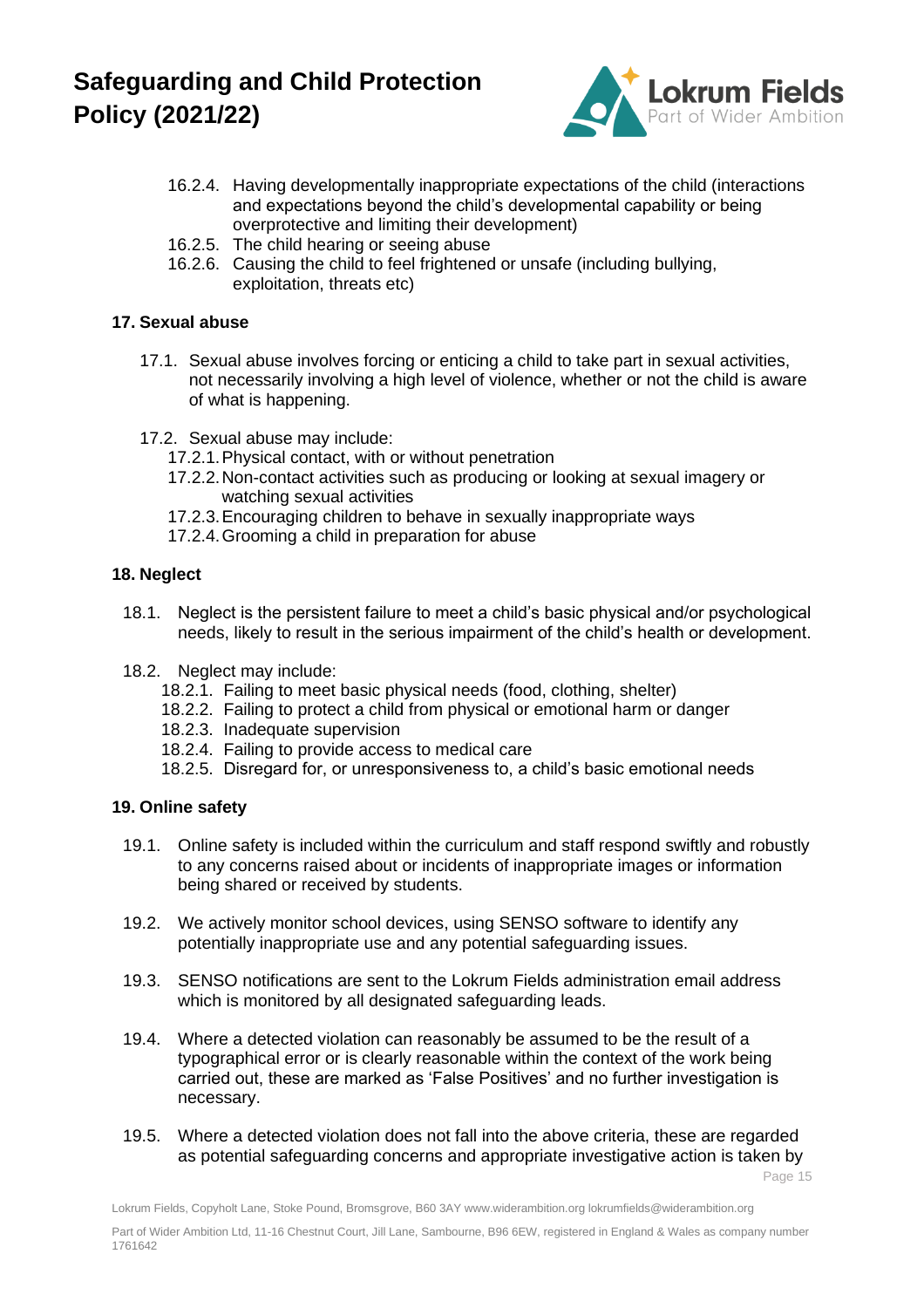

either a designated safeguarding lead or the member of staff's line manager, whichever is most senior.

- 19.6. All potential safeguarding concerns highlighted by SENSO, and any actions taken in investigating potential concerns, are appropriately recorded using CPOMS.
- 19.7. Any traffic over the school's internet connection is routinely filtered through our Smoothwall.
- 19.8. Students may require access to their personal devices during school hours, for example to provide reassurance that they can contact a parent as an anxiety management strategy. Access is managed through the ICT Acceptable Use Policy which includes safeguarding precautions.
- 19.9. Parents are encouraged to implement age-appropriate parental controls and internet filtering on personal devices used by students.
- 19.10. Where arrangements are made for students to access remote learning, including remote therapeutic support, safeguarding is always considered as an integral part of the planning. Arrangements will be updated as necessary in accordance with Government guidance, including "Safeguarding and remote education during coronavirus (COVID-19)". Our plans include:
	- 19.10.1. Communicating with parents about any websites which students may be asked to visit.
	- 19.10.2. Informing parents which members of school staff and which therapists will be interacting with students.
	- 19.10.3. Ensuring that timetabling allows for an appropriate amount of individual or group pastoral care, taking students' needs into account.
	- 19.10.4. Communicating regularly with parents so that any concerns, including any impact of remote learning on a student's wellbeing or ability to learn, can be promptly addressed.
	- 19.10.5. Providing students with clear guidance about appropriate behaviour for engaging in remote learning, including ensuring they are wearing appropriate clothing and working safely.
	- 19.10.6. Ensuring that all parties are provided with a clear means of reporting concerns (concerns should be notified in accordance with Section 5, without delay, in all circumstances).
	- 19.10.7. Providing refresher information to parents about internet safety, online support for reporting upsetting or harmful content, and advice in relation to cyber bullying.
	- 19.10.8. Advising staff and parents to communicate during school hours wherever possible, using approved school channels.
	- 19.10.9. Requiring staff to use school devices rather than personal devices and to communicate only via their school email address.
	- 19.10.10. Requiring staff to abide by the school's dress code for any remote teaching and to ensure that any background which may be visible over a webcam is appropriate.
	- 19.10.11. Advising staff to avoid sharing personal information with students without prior consideration of its appropriateness, including through allowing personal possessions or family members to be seen on a webcam.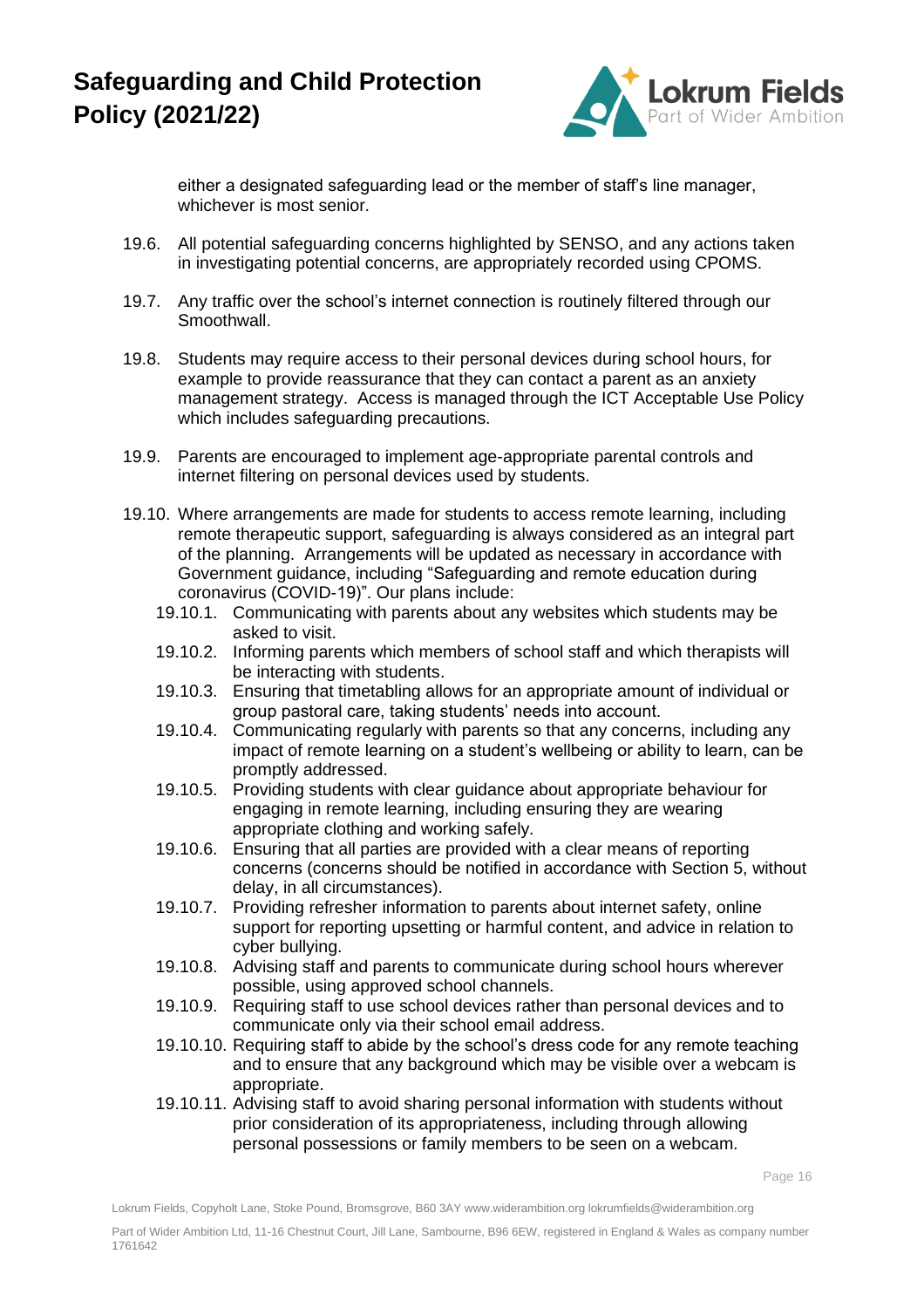

19.10.12. Requiring staff to complete remote sessions with students from the Lokrum Fields premises in a room with the door open wherever this would provide a safeguarding benefit. Where this is not possible, requiring at least two members of staff to be present on any virtual meeting or the member of staff to be responsible for ensuring that the meeting is recorded.

### **20. Peer on peer (child on child) abuse**

- 20.1. Peer on peer abuse refers to abuse perpetrated by another child, inside or outside school, including siblings.
- 20.2. Examples of peer on peer abuse include:
	- 20.2.1. Bullying, including cyber bullying
	- 20.2.2. Physical abuse which can include hitting, kicking, shaking, biting, hair pulling, or otherwise causing physical harm
	- 20.2.3. Abuse in intimate personal relationships between peers
	- 20.2.4. Sexual violence and sexual harassment
	- 20.2.5. consensual and non-consensual sharing of nudes and semi nudes images and videos ( also known as sexting or youth produced sexual imagery)
	- 20.2.6. Causing someone to engage in sexual activity without consent, such as forcing someone to strip, touch themselves sexually, or to engage in sexual activity with a third party
	- 20.2.7. Initiation / hazing violence and rituals
	- 20.2.8. Emotional abuse
	- 20.2.9. Upskirting (a criminal offence which involves taking a picture under a person's clothing without their consent with the intention of viewing their genitals or buttocks to obtain sexual gratification, or cause the victim humiliation, distress or alarm; upskirting can affect students of any gender)
	- 20.3. Lokrum Fields recognises that even if there are no reported cases of peer on peer abuse, such abuse may still be taking place and is simply not being reported.
	- 20.4. Although it is more likely that girls will be victims and boys' perpetrators, all peer on peer abuse is unacceptable and will be taken seriously.
	- 20.5. Staff must never tolerate or dismiss concerns relating to peer on peer abuse and must not, for example, pass it off as 'banter', 'just having a laugh' or 'part of growing up'.
	- 20.6. Peer on peer abuse must be treated as seriously as abuse by an adult.
	- 20.7. If a student has suffered, or likely to suffer, significant harm, a safeguarding concern must be raised as detailed at Section 5.
	- 20.8. Allegations of peer-on-peer abuse will be recorded, investigated, and dealt with, and victims, perpetrators, and other students supported as outlined in our Anti-Bullying Policy.
	- 20.9. Our response to reports of sexual violence or sexual harassment will be in accordance with the DfE guidance, "Sexual violence and sexual harassment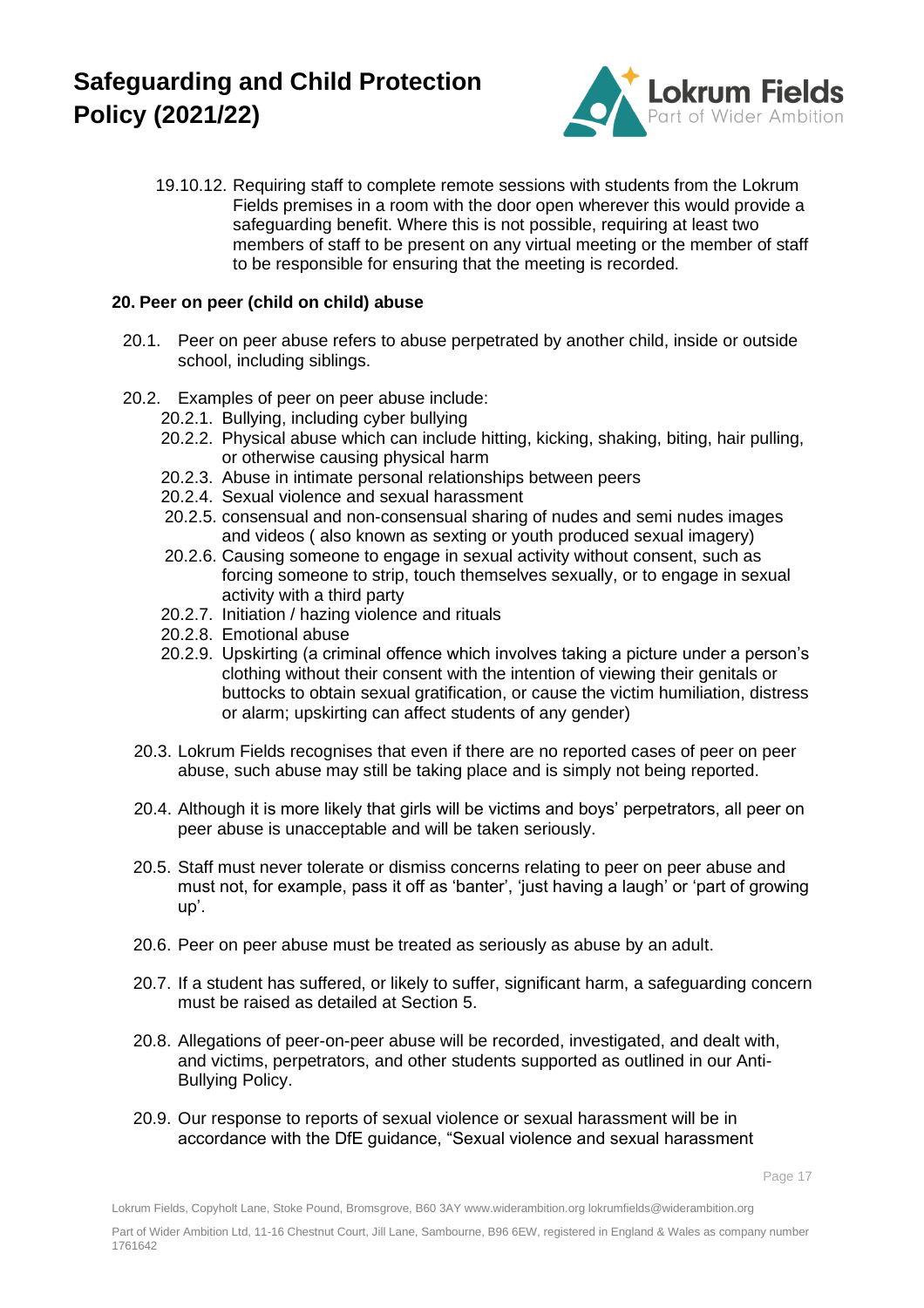

between children in schools and colleges", and Part 5 of Keeping Children Safe in Education 2021. Staff should refer to the latest version of guidance online.

- 20.10. Staff should have due regard to the need to support both the victim and the perpetrator, rather than focussing solely on addressing poor behaviour.
- 20.11. The DSL will consider external sources of support, such as Early Help (via the student's relevant Local Authority) or the West Mercia Rape and Sexual Abuse Support Centre (www.wmrsasc.org.uk)

#### **21. Children with additional vulnerabilities**

- 21.1. Students at Lokrum Fields will often have additional vulnerabilities as a result of their SEND.
- 21.2. Students may also have additional vulnerabilities due, for example, to previous abuse, witnessing violence, experiencing neglect or as a result of being in care.
- 21.3. We will be mindful of the risks which can arise from poor communication when a student has multiple caregivers and involved professionals.
- 21.4. We will not assume that students are automatically safe or unsafe in their home environment, whether they live with parents or in care.
- 21.5. Where a student's communication needs result in them being reliant on a parent or advocate to communicate on their behalf, we will be mindful of the possibility of the parent or advocate conveying their own interpretation rather than that of the student. Where appropriate, we will seek clinical advice in relation to this risk. We will not assume by default, or without reasonable grounds, that a parent or advocate is likely to be disingenuous.
- 21.6. Students may sometimes be involved in court proceedings for example in the Family Court - and may be required to give evidence in court. Staff will refer to prevailing online guidance to support students in these circumstances.
- 21.7. Students with family members in prison are likely to have additional vulnerabilities. We will signpost students and families to supporting organisations as appropriate.

#### **22. Child Sexual Exploitation (CSE)**

- 22.1. Child Sexual Exploitation is the coercion, manipulation, or deception of a child into sexual activities. The victim may have been sexually exploited even if the sexual activity appears consensual. CSE can affect any child or young person under the age of 18 years, including 16- and 17-year olds who can legally consent to have sex.
- 22.2. The victims and the perpetrators may be male or female and may be acting individually or as part of a group.
- 22.3. CSE often involves 'grooming', a process of recruitment. Grooming may include: 22.3.1. Befriending by the perpetrator, online or offline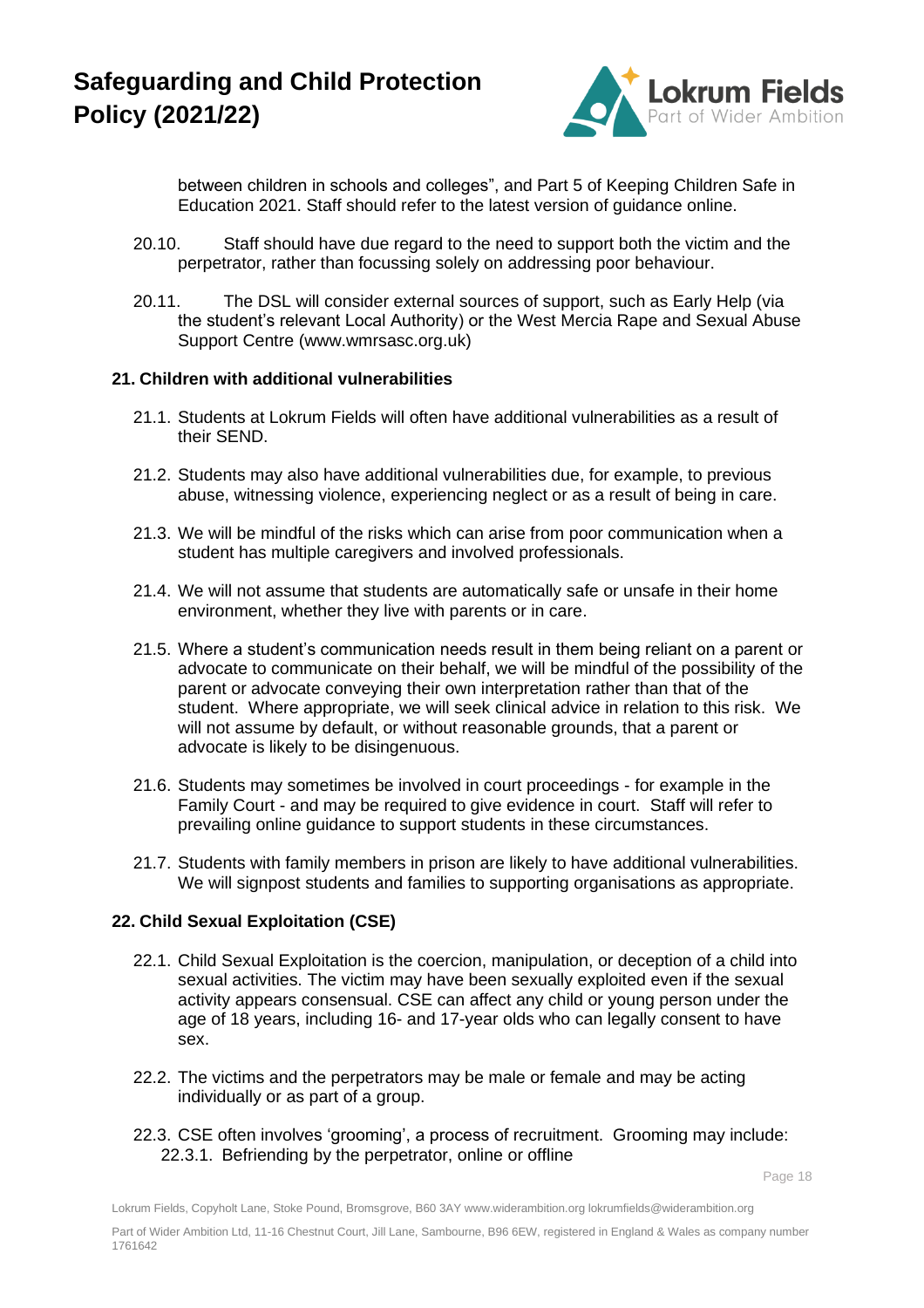

- 22.3.2. Befriending by a peer who is themselves involved in CSE
- 22.3.3. Befriending or supporting the family (making themselves indispensable)
- 22.3.4. Giving the child gifts, money, drugs, status, affection or accommodation prior to or following sexual activities
- 22.3.5. Disruption of a child's support network, for example by portraying their parents as unreasonable or strict
- 22.3.6. Luring a child to a party, either directly or via their peers
- 22.3.7. Using drugs or alcohol to reduce a child's resistance
- 22.3.8. Lies, blackmail and threats against the child or their family
- 22.4. CSE may occur through the use of technology without the child's consent or immediate recognition, for example through being persuaded to post sexual images over the internet or via mobile phone.
- 22.5. CSE often involves actual violence or threats of violence towards the child or their family, as a deterrent from disclosing the abuse or exiting the exploitation.
- 22.6. Young people are often drawn unwittingly into CSE. They may not recognise the coercive nature of the relationship or see themselves as a victim.
- 22.7. It is important to follow safeguarding procedures even if a student is resistant to what they may perceive as interference.
- 22.8. Warning signs of CSE could include a student:
	- 22.8.1. Becoming secretive and not engaging with their usual friends
	- 22.8.2. Associating unusually with older men or women or appearing to be controlled by a relationship
	- 22.8.3. Returning home late, going missing, or being defensive about where they have been
	- 22.8.4. Receiving unusual (or an increased volume of) phone calls, messages or social media interaction
	- 22.8.5. Having possessions they couldn't usually afford
	- 22.8.6. Showing a change in mood or behaviour, appearing tired or unwell, or selfharming
	- 22.8.7. Attempting to conceal marks on their body or having unexplained injuries
	- 22.8.8. Adopting new 'street language' or reacting unexpectedly to place names
	- 22.8.9. Becoming distant from their family and support network
	- 22.8.10.Having an older boyfriend or girlfriend
	- 22.8.11.Contracting sexually transmitted infections or becoming pregnant
- 22.9. Warning signs of CSE overlap with warning signs for other types of abuse, such as Child Criminal Exploitation and County Lines.
- 22.10.On suspecting CSE, the DSL should complete the CSE Screening Tool which can be accessed on the relevant Local Authority's website. If the tool indicates any level of concern, the DSL should contact the Local Authority's Missing and Child Sexual Exploitation Forum. As always, if a student is in immediate danger the DSL should contact the police.

## **23. Child Criminal Exploitation (CCE)**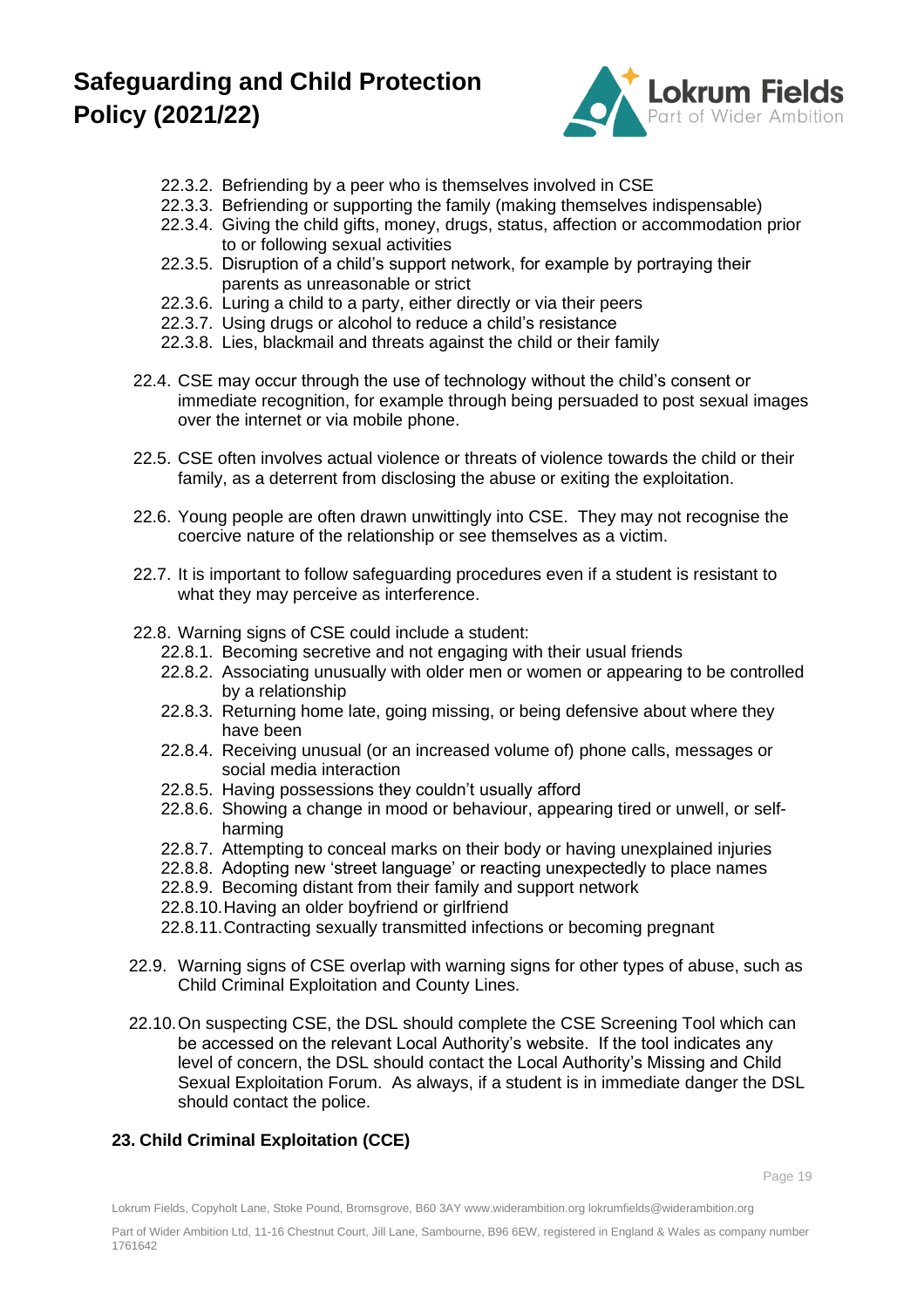

- 23.1. Child Criminal Exploitation is where an individual or group takes advantage of an imbalance of power to coerce a young person to engage with criminal activity. Exploitation does not always involve physical contact; it may occur through technology. The victim may have been exploited even if the activity appears consensual.
- 23.2. The victim may have been criminally exploited even if the activity appears consensual. CCE does not always involve physical contact; it can also occur through the use of technology.
- 23.3. CCE can include children being forced to work in cannabis factories, being coerced into moving drugs or money across the country (county lines, see section 24 for more information), forced to shoplift or pickpocket, or to threaten other young people.
- 23.4. Some of the following can be indicators of CCE:
	- 23.4.1. children who appear with unexplained gifts or new possessions
	- 23.4.2. children who associate with other young people involved in exploitation
	- 23.4.3. children who suffer from changes in emotional well-being
	- 23.4.4. children who misuse drugs and alcohol
	- 23.4.5. children who go missing for periods of time or regularly come home late
	- 23.4.6. children who regularly miss school or education or do not take part in education.
- 23.5. Warning signs of CCE overlap with warning signs for other types of abuse, such as CSE and County Lines.

## **24. County Lines**

- 24.1. County Lines is an example of Child Criminal Exploitation, in which criminal networks use young people and vulnerable adults to move and store illegal drugs and money, often involving coercion, intimidation, violence (including sexual violence) and weapons.
- 24.2. Warning signs of County Lines include the warning signs for CSE and CCE. Additional warning signs could include a student:
	- 24.2.1. Travelling alone to places far from home
	- 24.2.2. Carrying drugs or knowing how to access drugs
	- 24.2.3. Carrying weapons or knowing how to get access to weapons
- 24.3. Use of certain vocabulary might be indicative of a student being involved in County Lines. The following terms may be used:
	- 24.3.1. Cuckooing when gangs take over the home of a vulnerable person and use it as a base.
	- 24.3.2. Going country a term for County Lines activity; may refer to the act of travelling to another place to delivery drugs or money.
	- 24.3.3. Trapping selling or moving drugs.
	- 24.3.4. Trap house a building used as a base, where young people may be forced to stay.
	- 24.3.5. Trap line a mobile phone used for running and selling drugs.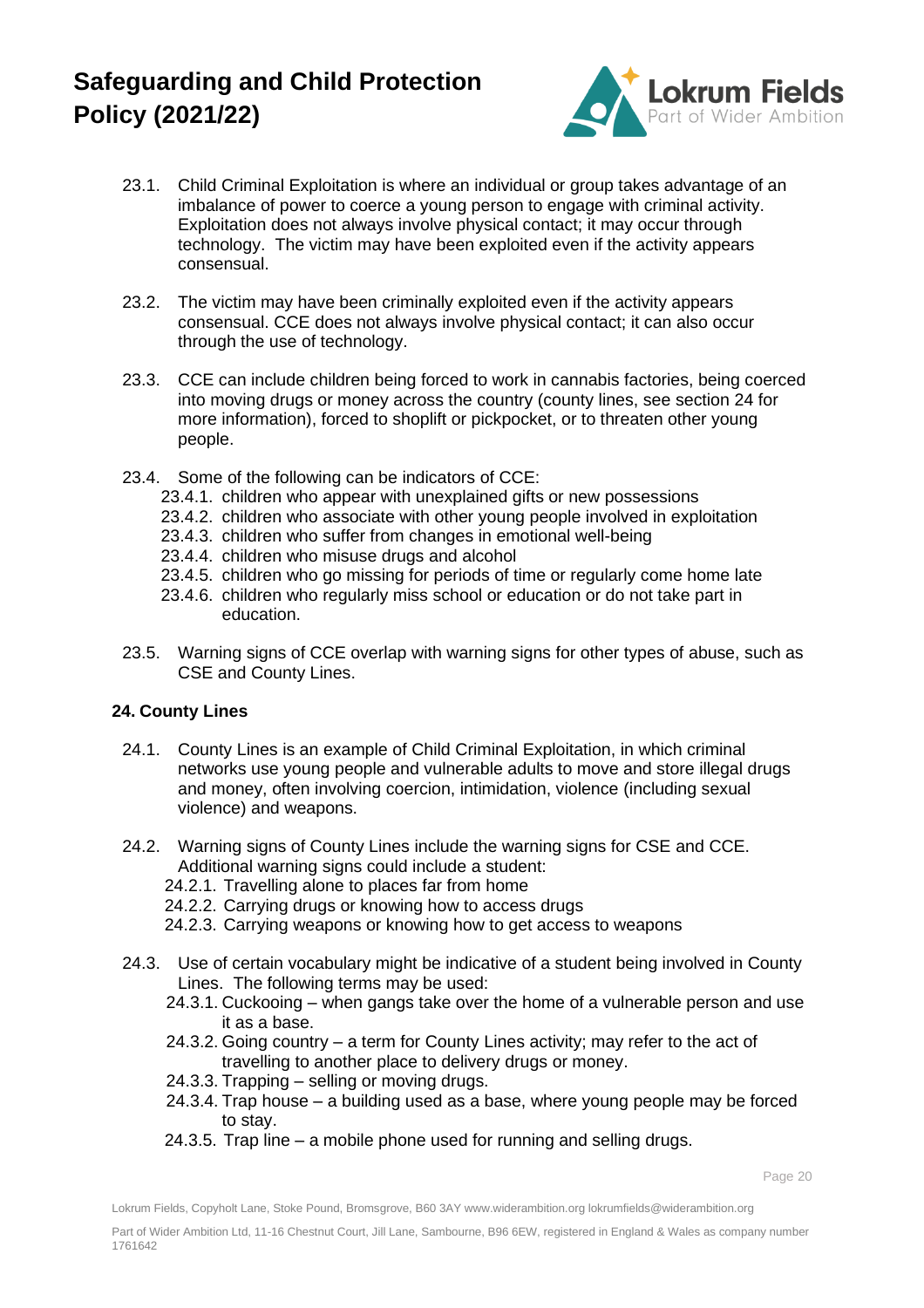

#### **25. Radicalisation, Extremism and Terrorism**

- 25.1. Lokrum Fields has a statutory duty to have due regard to the need to prevent people from being drawn into terrorism ("the Prevent duty"). Our DSL and deputies maintain awareness of the local procedures for making a Prevent referral.
- 25.2. Extremism is defined as vocal or active opposition to fundamental British values, including democracy, the rule of law, individual liberty, mutual respect and tolerance of different faiths, or calls for the death of members of our armed forces in this country or overseas.
- 25.3. Radicalisation is the process by which a person comes to support terrorism and extremist ideologies associated with terrorist groups.
- 25.4. Terrorism is a threat or action that endangers or causes serious violence to person(s), causes serious damage to property, or seriously interferes with or disrupts an electronic system. The threat or action is designed to influence the government or to intimidate the public and is made for the purpose of advancing a political, religious or ideological cause.
- 25.5. Radicalisation and promotion of extremism or terrorism will be treated as safeguarding concerns. Concerns should be reported to the DSL in the usual way.
- 25.6. Lokrum Fields follows the DfE guidance, "Protecting children from radicalisation the Prevent duty", which is available online.
- 25.7. Lokrum Fields engages as appropriate with Channel, a voluntary, confidential programme which supports people who are vulnerable to being drawn into terrorism.

#### **26. Domestic Abuse**

- 26.1. The definition of Domestic Abuse is any incident or pattern of incidents of controlling, coercive, threatening behaviour, violence or abuse between those aged 16 or over who are, or have been, intimate partners or family members regardless of gender or sexuality. The abuse can encompass but is not limited to: psychological; physical; sexual; financial; and emotional.
- 26.2. Witnessing domestic abuse (physical or otherwise) can have a serious and longlasting emotional and psychological impact on children.
- 26.3. The impact of domestic abuse can include the following areas:
	- 26.3.1. Physical: A student may be hurt while intervening to stop the abuse. They may self-harm or develop eating disorders. They may suffer medical neglect. They may have suicidal thoughts, engage in substance misuse or consider running away.
	- 26.3.2. Sexual: Domestic abuse tends to engender fear and secrecy, which creates a climate in which sexual abuse may occur. A student may be forced to watch sexual abuse.
	- 26.3.3. Economic: Controlling behaviour of the abuser may limit the victim's ability to fund a student's needs.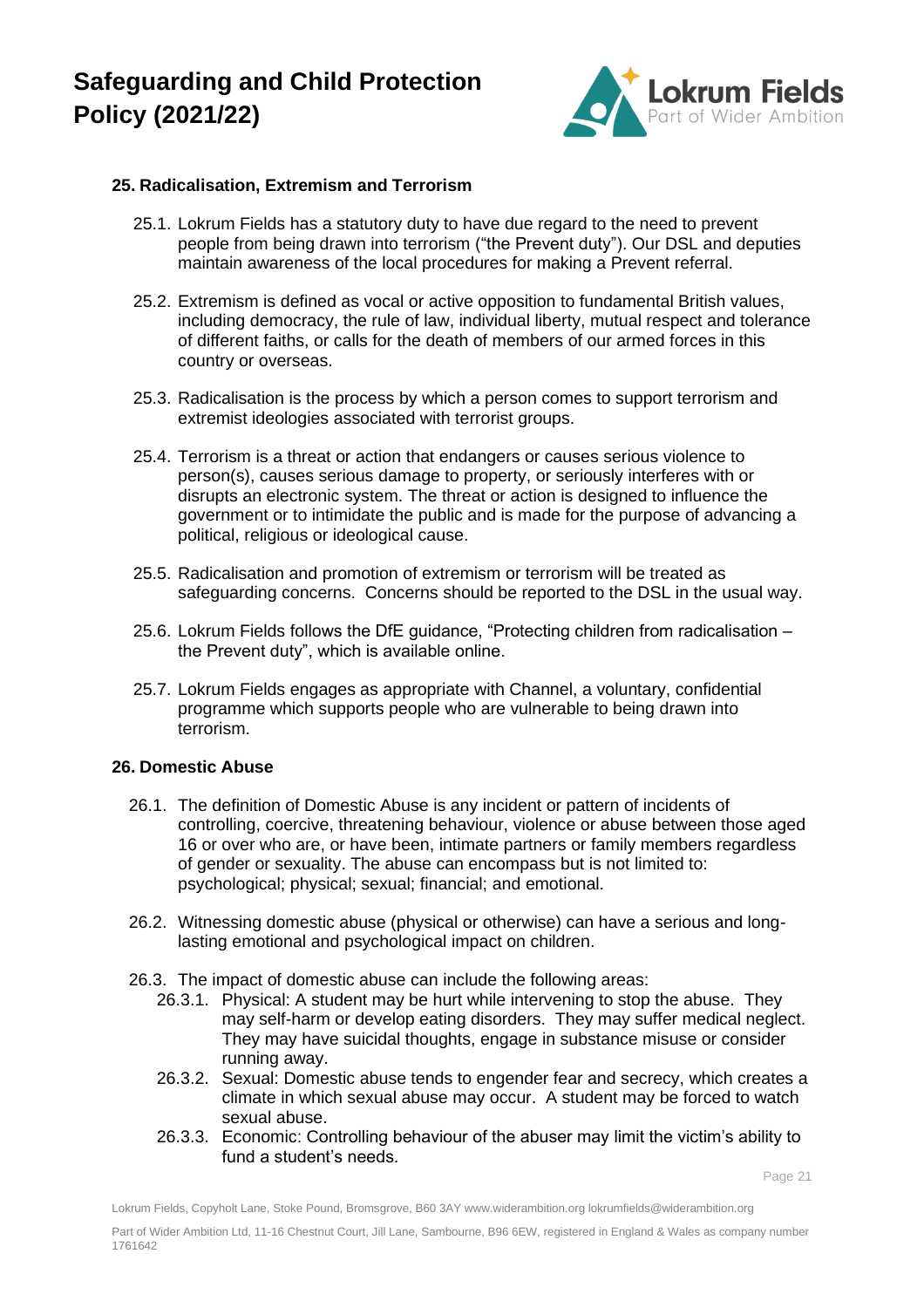

- 26.3.4. Emotional: A student may be confused about their feelings loving both parents but knowing the abuse to be wrong. They may be given negative messages about their self-worth. They may blame themselves for the abuse. They may internalise feelings and appear passive and withdrawn or externalise their feelings in a disruptive manner.
- 26.3.5. Isolation: Students may not be allowed to see friends outside school. They may have frequent absences. They may have to move away from friends and family.
- 26.3.6. Threats: Students may have heard threats being made against a parent, themselves, a sibling, or a pet, and may feel constant fear.
- 26.4. Children may have had to leave their family home as a result of domestic abuse. They may blame themselves for the domestic abuse.
- 26.5. Operation Encompass is a scheme through which schools are notified via WCC Children's Portal if police have been called or visited a family home. The portal link is https://capublic.worcestershire.gov.uk/Chs\_Portal/HomePage.aspx.
- 26.6. On receiving a domestic abuse notification, the DSL should record this on CPOMS and complete the Operation Encompass referral record and notify relevant staff, taking care to avoid inappropriate sharing of information (for example, being aware that a member of staff may be a friend or relative of the family).
- 26.7. Staff should use their professional judgement, with clinical input if appropriate, to decide how best to support a student after being notified of domestic abuse. It is sometimes appropriate not to offer overt support and instead to monitor the student and respond to changes in mood or behaviour.

### **27. Sexting**

- 27.1. "Sexting" or "youth produced sexual imagery" refers to the production, possession or distribution of sexual imagery via technology, including through text messages, email, social media and mobile messaging apps.
- 27.2. Sexual imagery involving anyone under 18 is illegal.
- 27.3. The sharing of sexual imagery of a person of any age with an under 18 is also treated as child sexual abuse.
- 27.4. Lokrum Fields follows Government guidance, "Sexting in schools and colleges: responding to incidents and safeguarding young people" and "Sharing nudes and semi-nudes: advice for education settings working with children and young people" modified to reflect the additional vulnerabilities of our students.
- 27.5. If a member of staff is concerned that a student has sexual imagery on a device, they should confiscate the device and set it to flight mode or, if this is not possible turn it off. Once they have ascertained that the content is of a concerning nature, staff should not view, copy or print the sexual imagery. The situation should be reported to the DSL without delay.
- 27.6. The DSL should consult Children's Services or the police if: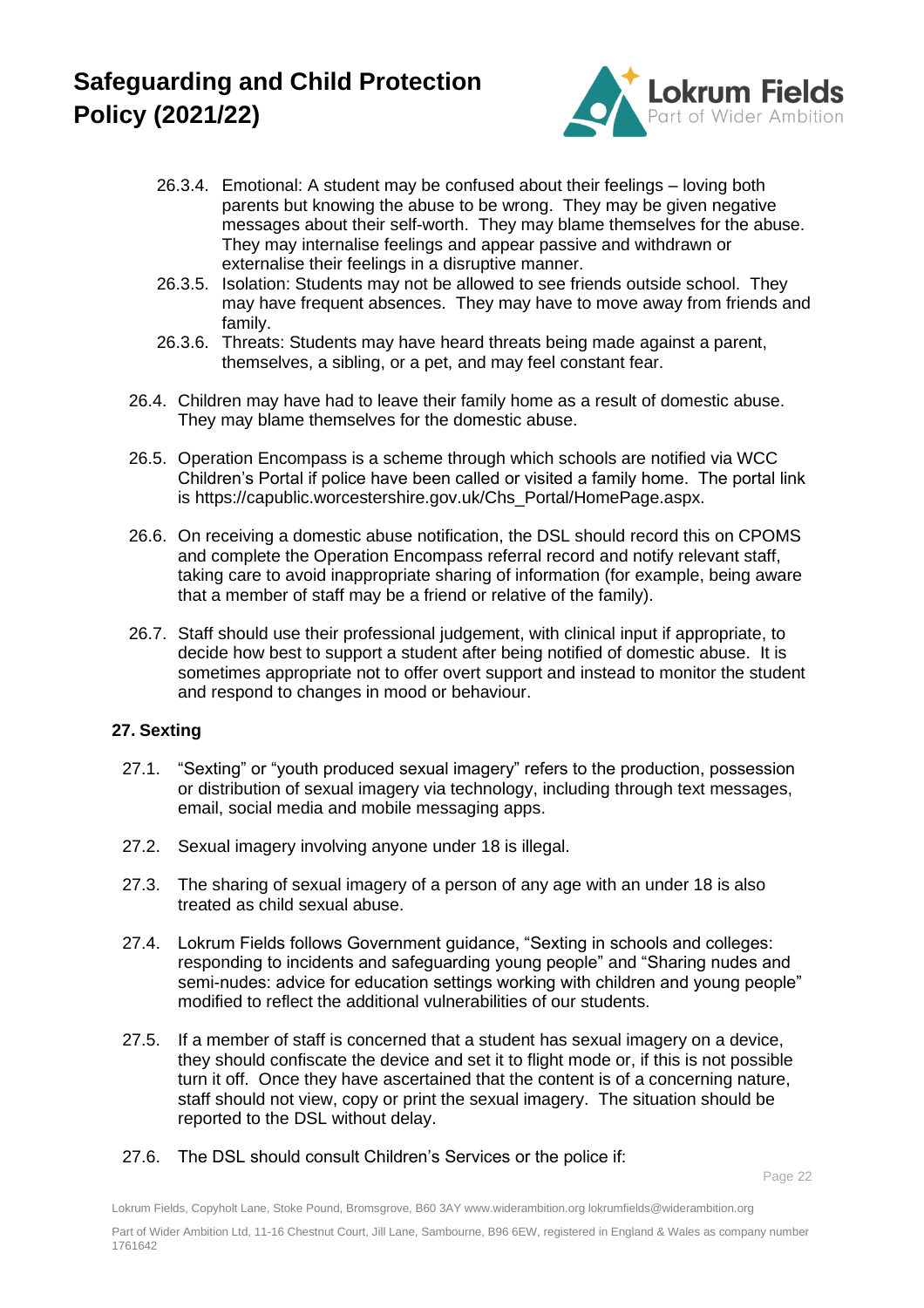

- 27.6.1. The incident involves an adult
- 27.6.2. There is reason to believe the student has been coerced, blackmailed or groomed or there are concerns about their capacity to consent
- 27.6.3. The imagery depicts content which is unusual for the student's development stage or are violent
- 27.6.4. The imagery involves sexual acts
- 27.6.5. The imagery involves anyone ages 12 or under
- 27.6.6. There is reason to believe the student is at immediate risk of harm (including self-harm or suicide)

#### **28. Fabrication and Inducement (FII)**

- 28.1. Fabrication occurs when a care-giver claims that a child is showing signs of illness when no such signs or illness are in fact present.
- 28.2. Inducement occurs when a care-giver causes a child to show signs of illness, potentially to support fabrication.
- 28.3. FII is exceedingly rare, with an estimated incidence of one child per million population per year.
- 28.4. Masking occurs when a person hides their additional needs in certain situations. Masking is common among children with autism and anxiety, often to a greater extent among girls.
- 28.5. Students who mask their difficulties at school can present very differently when they are in a situation where they feel able to be themselves. It can be difficult for people who have only seen a student while they are masking to believe the difficulties they exhibit when they are not masking.
- 28.6. Masking uses significant effort and this can contribute to meltdowns. When meltdowns occur in the home environment following a student masking at school, this can be confused with poor parenting.
- 28.7. FII is usually associated with a care-giver having unresolved psychological or behavioural problems (eg self-harm of substance abuse) but can also arise from financial need (eg for disability benefits). It is a serious safeguarding concern which can lead to care proceedings.
- 28.8. Parents of students with SEND can be wrongly accused of FII prior to the student being diagnosed, particularly where masking is occurring. Where parents' concerns have previously been dismissed by professionals, or where parents have faced criticism for seeking help for their child, they may be more reluctant to seek help for emerging issues or in respect of siblings. Professionals should mitigate this risk by creating trusting relationships with parents and raising awareness of masking.
- 28.9. Although not FII, a related safeguarding risk can arise when professionals wrongly advise a parent that their child has a medical condition. This may occur through a clinical error (eg misdiagnosis) or through professionals acting outside the boundaries of their expertise (eg attempted diagnosis by a non-clinical

Page 23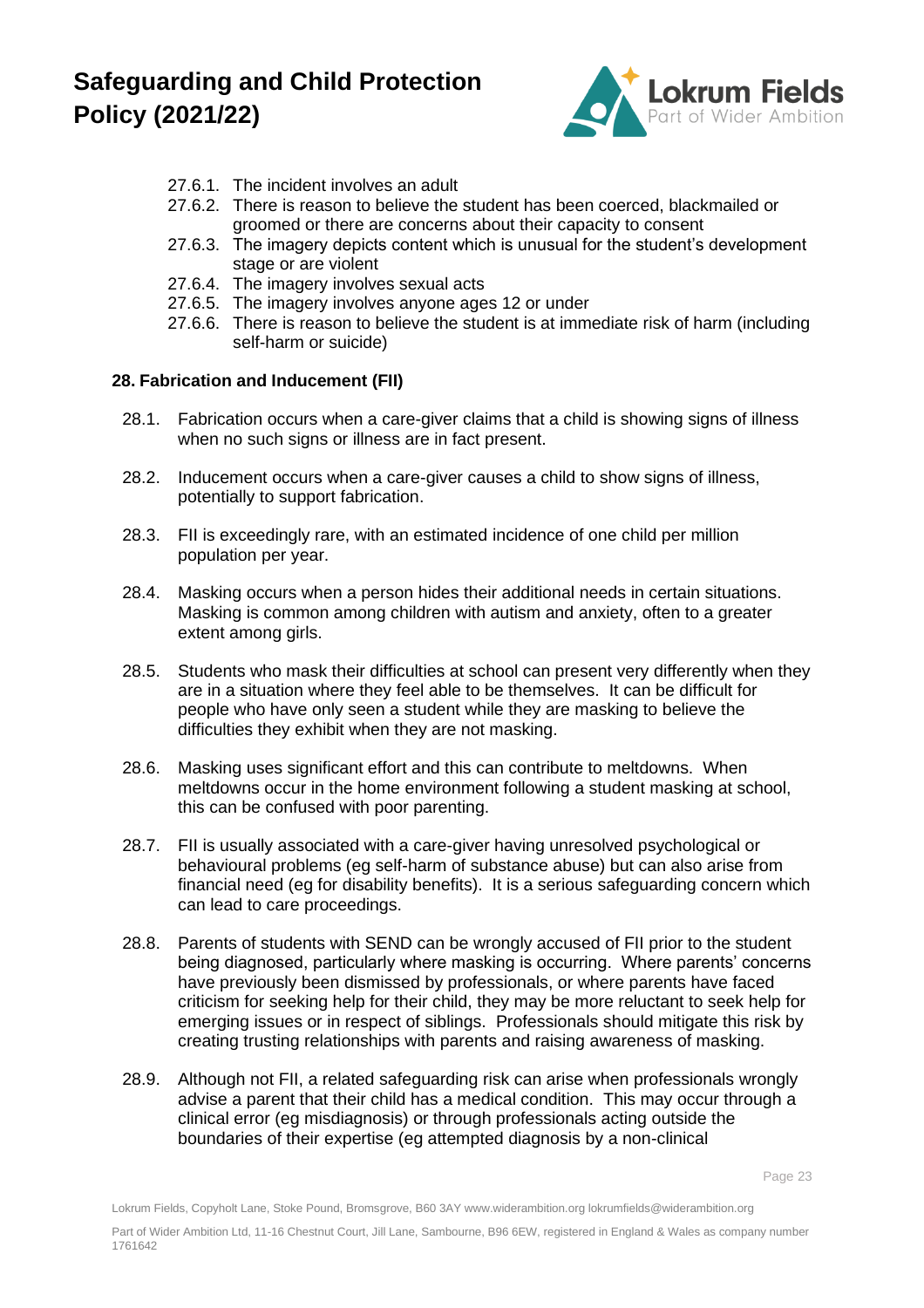

professional). The primary risk is that the support or treatment provided for a child may then be inappropriate and their genuine needs may remain unmet.

#### **29. Denial of medical need**

- 29.1. Medical neglect encompasses a parent's delay or denial of the need to seek the necessary health care for a child.
- 29.2. Denial of health care is the failure to provide or to allow needed care (including mental health care) as recommended by a competent health care professional. Delay in health care is the failure to seek timely and appropriate medical care for a serious health problem (including mental health) that any reasonable person would have recognised as needing professional medical attention.
- 29.3. Medical neglect is a particular risk in relation to less visible medical conditions, such as mental health issues. Professionals, especially those who are non-clinical or who have not been trained in mental health issues, may struggle to recognise less visible medical conditions. This can be exacerbated if a child is masking.
- 29.4. Parents who are engaging in medical neglect may seek affirmation of their views from professionals. They may target professionals who are non-clinical or who lack relevant expertise. Professionals should be mindful that any comments they make may inadvertently contribute to medical neglect. If a professional considers it necessary to comment on an area which falls outside their qualifications, they should take care to disclose the limitations of their expertise and should recommend that the parent seeks appropriate expert advice.
- 29.5. Our standard approach at Lokrum Fields is to consider parents as being an expert in relation to their child. Where there is good reason to believe that medical neglect may be occurring, more weight should be given to information provided by clinical professionals than to information provided by the relevant parent.
- 29.6. If staff identify that a colleague is, or may be, contributing to medical neglect, they should raise a concern with the DSL. In addition to the standard safeguarding procedures, the DSL will involve Wider Ambition HR and/or follow whistle-blowing procedures as appropriate.
- 29.7. If staff identify that an external professional is, or may be, contributing to medical neglect, they should raise a concern with the DSL. In addition to the standard safeguarding procedures, the DSL should alert the professional's employer, follow whistle-blowing procedures and/or raise a concern with the relevant regulatory body, as appropriate.
- 29.8. Parents can struggle to access timely support for children with mental health issues and the diagnostic process is often lengthy. Despite a parent's best endeavours, medical support is not always available when it is needed. Staff should be mindful that delays in a student receiving a correct diagnosis or appropriate support can create a safeguarding risk. For example, unsupported mental health needs can result in a greater risk of self-harm and can have long-term consequences. Staff should use their professional influence wherever possible to support the timely

Page 24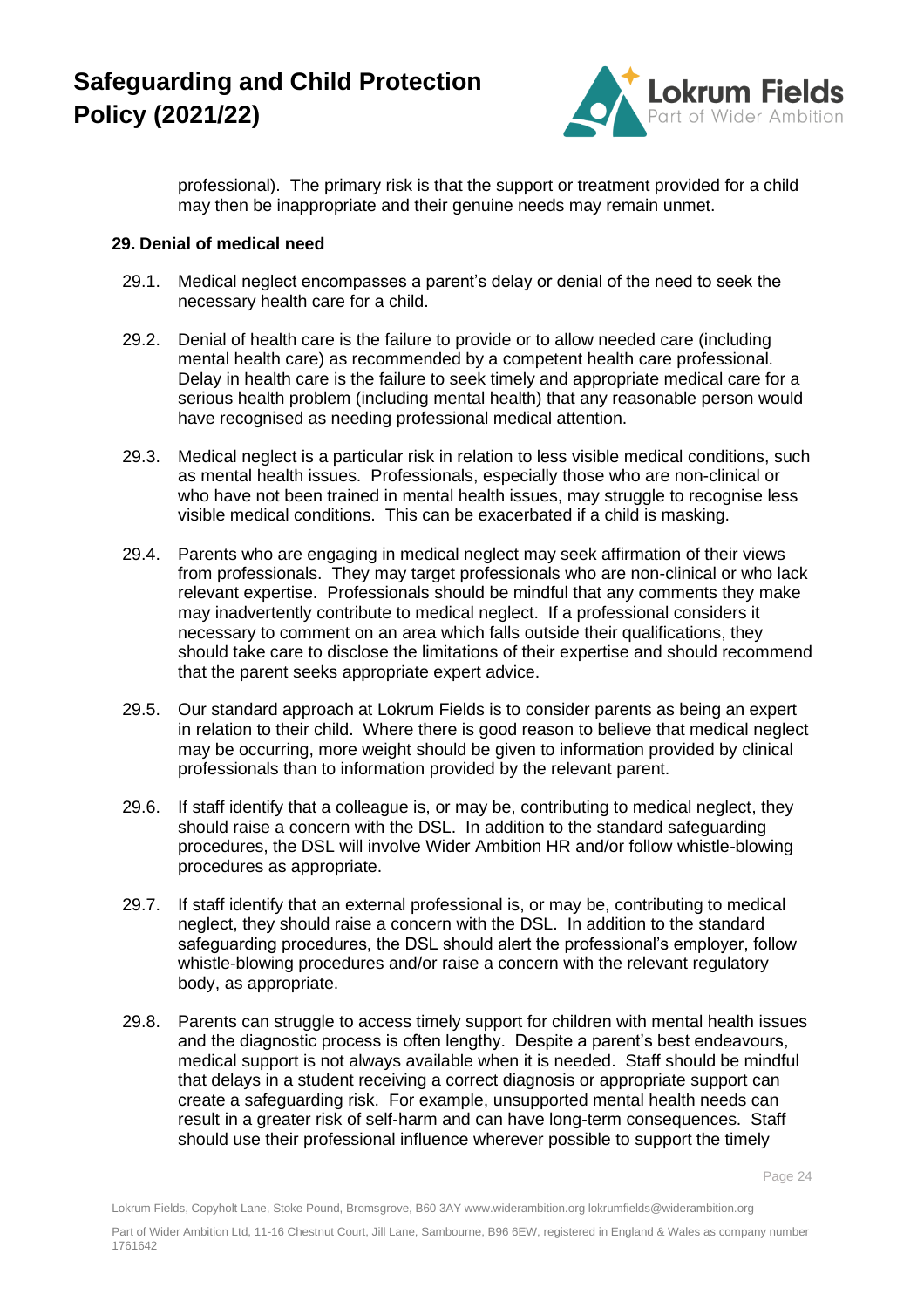

provision of medical care, including whistle-blowing whenever a failure of a local service presents a safeguarding risk.

#### **30. Honour-Based Abuse**

- 30.1. HBA encompasses incidents or crimes which have been committed to protect or defend the honour of the family and/or the community, including female genital mutilation (FGM), forced marriage, and practices such as breast ironing. Abuse committed in the context of preserving "honour" often involves a wider network of family or community pressure and can include multiple perpetrators.
- 30.2. HBA refers to violence which is used to control behaviour within families or social groups to protect perceived cultural or religious beliefs and/or honour. Violence can occur when perpetrators perceive that a relative has shamed the family and/or community by breaking their honour code. It is a violation of human rights and may constitute domestic and/or sexual abuse.
- 30.3. HBA can also occur in relation to dating, arranged marriages, types of clothing and participation in leisure activities.
- 30.4. Any concern regarding a child that might be at risk of HBA or who has suffered from HBA, should be reported to the DSL who will activate local safeguarding procedures, using existing national and local protocols for multi-agency liaison with police and children's social care.

### **31. Female Genital Mutilation (FGM)**

- 31.1. Female genital mutilation (FGM) refers to procedures that intentionally alter or cause injury to the female genital organs for non-medical reasons. The practice is illegal in the UK.
- 31.2. If a member of staff is informed by a student that an act of FGM has been carried out on her or observes physical signs which lead to a suspicion of FGM, they must report this to the police force in the student's home area within one working day. This is a statutory requirement for all staff who engage in teaching and should also be adhered to by non-teaching staff.
- 31.3. Staff should promptly inform the DSL of any concerns and of any action they have taken but must report any 'known' cases of FGM to the police themselves.
- 31.4. Staff should never examine a student to ascertain whether FGM may have taken place.
- 31.5. Staff should be alert to concerns expressed by a student about any holiday plans.
- 31.6. Where staff are concerned about the possibility of FGM, except in a 'known' case, they should raise their concern with the DSL. The DSL should contact Children's Services and should not contact the student's parents unless advised to do so.
- 31.7. A useful Home Office Fact Sheet can be found here: https://tinyurl.com/y6vqkwmz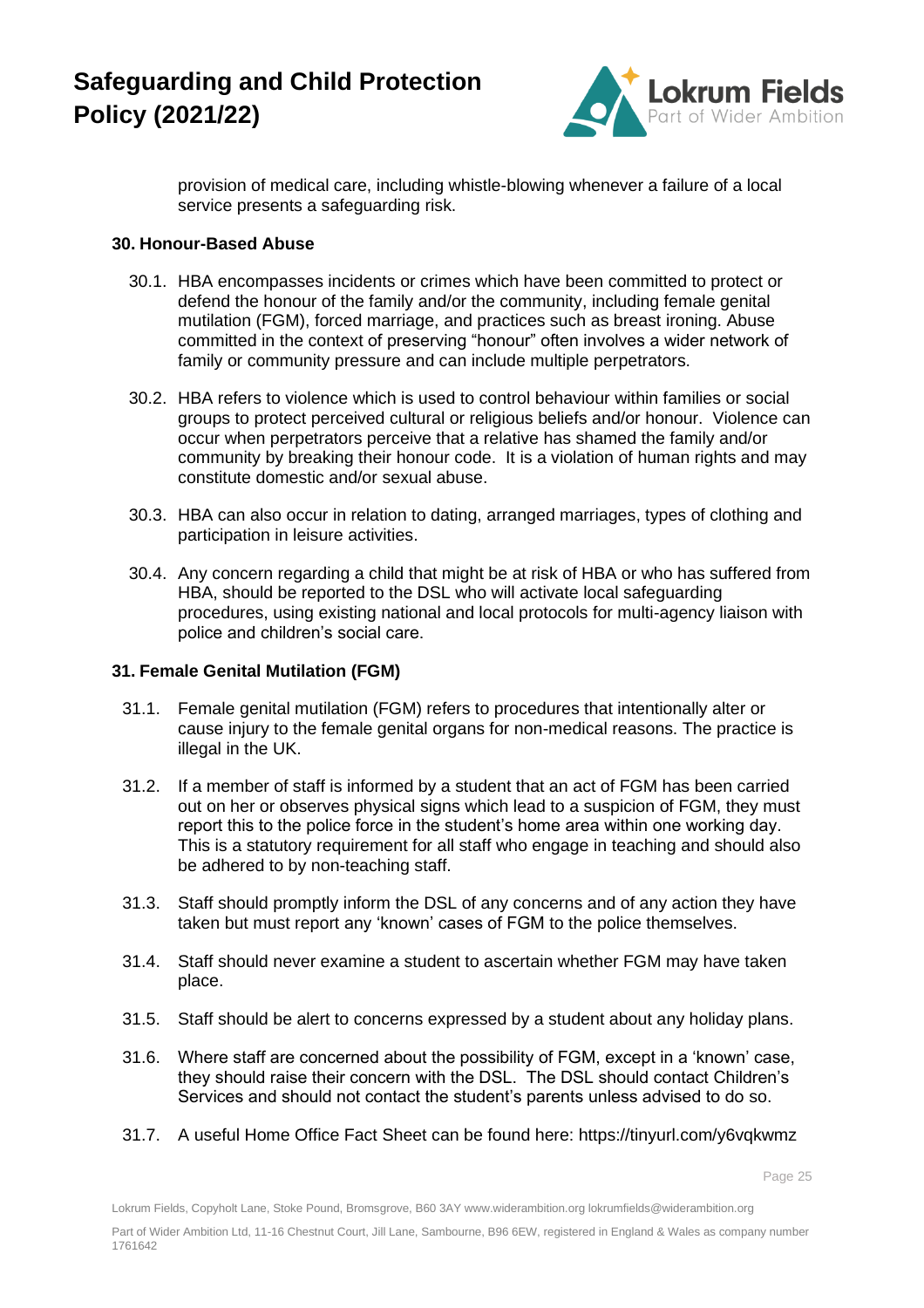

### **32. Breast Ironing**

- 32.1. Breast ironing is practised in some African countries, notably Cameroon. It involves heat being applied to girls' breasts between the ages of 9 and 15, to slow down development.
- 32.2. Breast ironing is perceived to reduce the risk of sexual harassment, rape, forced marriage and kidnapping, by maintaining a child-like appearance for longer. Regardless of the motives, it is a form of physical abuse.
- 32.3. Where staff are concerned about the possibility of breast ironing, they should raise their concern with the DSL. The DSL should contact Children's Services and should not contact the student's parents unless advised to do so.

#### **33. Forced Marriage**

- 33.1. Forced marriage is a marriage in which one or both of the parties have been coerced to participate. The coercion may include physical, psychological, sexual and emotional abuse. Forcing a person to marry is a criminal offence.
- 33.2. A forced marriage is not the same as a pre-introduced or arranged marriage, in which the final choice of whether or not to participate remains with the prospective spouses.
- 33.3. Staff who are concerned that a student is at risk of forced marriage should raise their concerns with the DSL, who should contact Children's Services. Staff should not discuss concerns with the parent or attempt to mediate.

#### **34. Children Missing Education**

- 34.1. Unexplained absence is a potential indicator of abuse and neglect, including sexual exploitation and trafficking.
- 34.2. Staff should be alert to signs of children being at risk of travelling to conflict zones, those at risk of FGM or forced marriage, and the particular vulnerabilities of looked after children who go missing.
- 34.3. We endeavour to hold at least two current emergency contacts for each student and will regularly remind parents to inform us of any changes to their contact details.
- 34.4. We will enter students on the admission register at the beginning of the first day on which we have agreed that the student will attend the school. Where this occurs at a non-standard transition point, we will notify the relevant local authority within five days.
- 34.5. We will monitor students' attendance through the daily registration procedure.
- 34.6. Any incidence of a student failing to attend on the agreed start date or a student failing to attend regularly, or missing ten school days or more without permission, should be reported to the DSL, who will undertake reasonable enquiries to establish

Page 26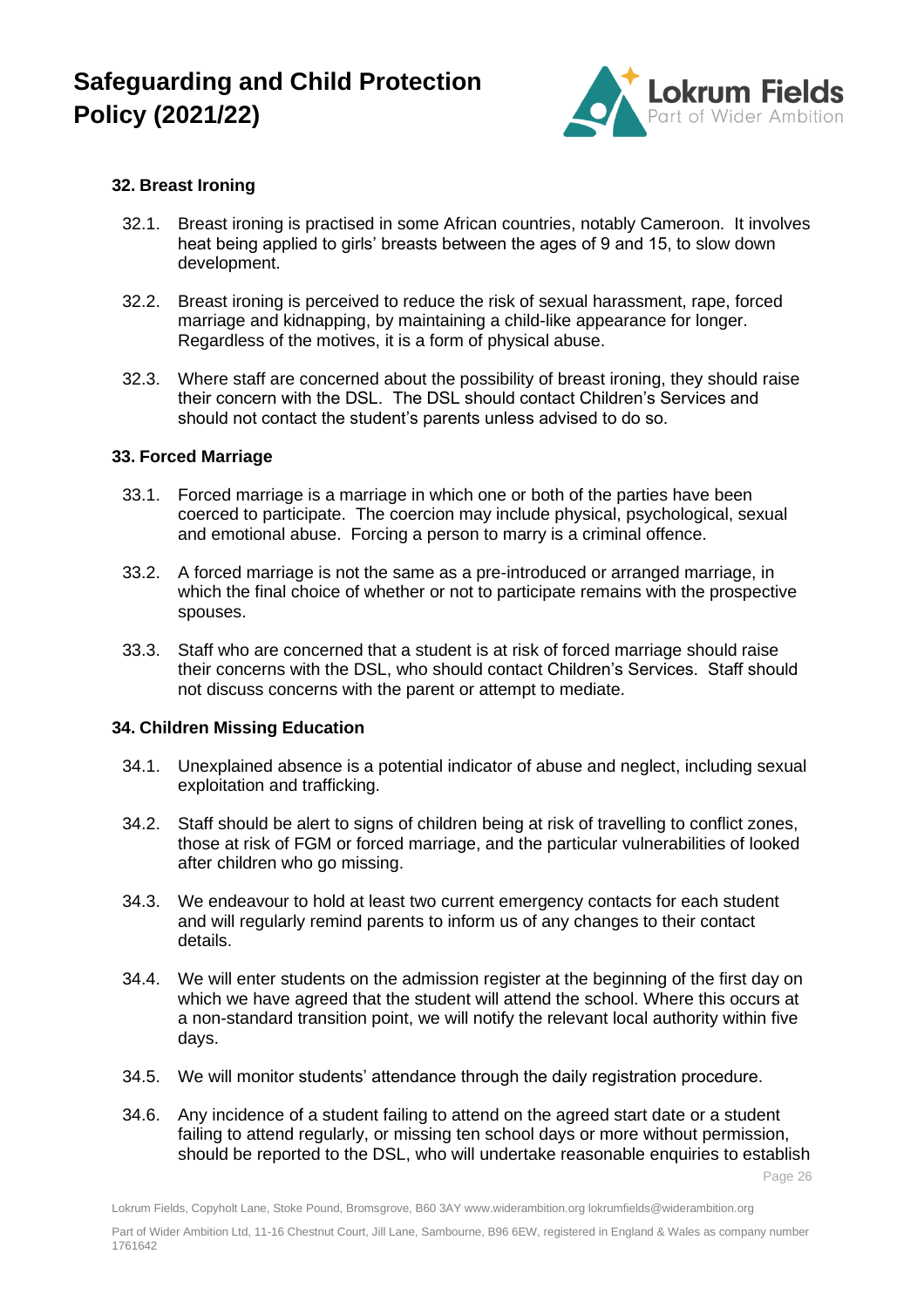

the child's whereabouts and consider notifying the relevant local authority at the earliest opportunity.

34.7. Where a parent or a student notifies us that the student is registered at another school or will be attending a different school in future we will record this on the admissions register and inform the relevant local authority at the earliest opportunity. [\(https://assets.publishing.service.gov.uk/government/uploads/system/uploads/attac](https://assets.publishing.service.gov.uk/government/uploads/system/uploads/attachment_data/file/550416/Children_Missing_Education_-_statutory_guidance.pdf) [hment\\_data/file/550416/Children\\_Missing\\_Education\\_-\\_statutory\\_guidance.pdf](https://assets.publishing.service.gov.uk/government/uploads/system/uploads/attachment_data/file/550416/Children_Missing_Education_-_statutory_guidance.pdf) 26)

#### **35. Modern Slavery**

- 35.1. Lokrum Fields has a statutory duty to notify the National Crime Agency if a member of staff has reasonable grounds to believe that a person may be a victim of modern slavery of human trafficking.
- 35.2. Staff should report concerns (which may be in relation to a student or their parents, for example) to the DSL, who must contact the National Crime Agency.

#### **36. Private Fostering**

- 36.1. Private fostering is when someone other than a parent or close relative cares for a child for a period of 28 days or more, with the agreement of the child's parents. It applies to children under the age of 16, or under 18 if the child is disabled. Children looked after by a Local Authority or placed in a residential school, children's home or hospital are not considered to be privately fostered.
- 36.2. Private fostering is not in itself a safeguarding concern. However, some safeguarding risks can be associated with these arrangements, for example the possibility that a child has been trafficked into the UK.
- 36.3. By law, a parent, private foster carer or other persons involved in the private fostering arrangement must notify Children's Services of the arrangement. If we become aware of a private fostering arrangement, we will check that Children's Services have been informed.

### **37. Homelessness**

- 37.1. If we become aware that a family is at risk of being homeless, we will signpost them towards available support.
- 37.2. Students aged 16 and over may be living independently. If we become aware that they are at risk of homelessness, we will make a referral to Children's Services.

### **38. Children who need a social worker (Child in Need and Child Protection Plans)**

38.1. We recognise that when a child has a social worker, it is an indicator that a child is more at risk than most students. This may mean that they are more vulnerable to further harm, as well as facing educational barriers to attendance, learning behaviour and maintaining good mental health. Where students have a social worker, this will inform our decisions about safeguarding (for example, responding

Page 27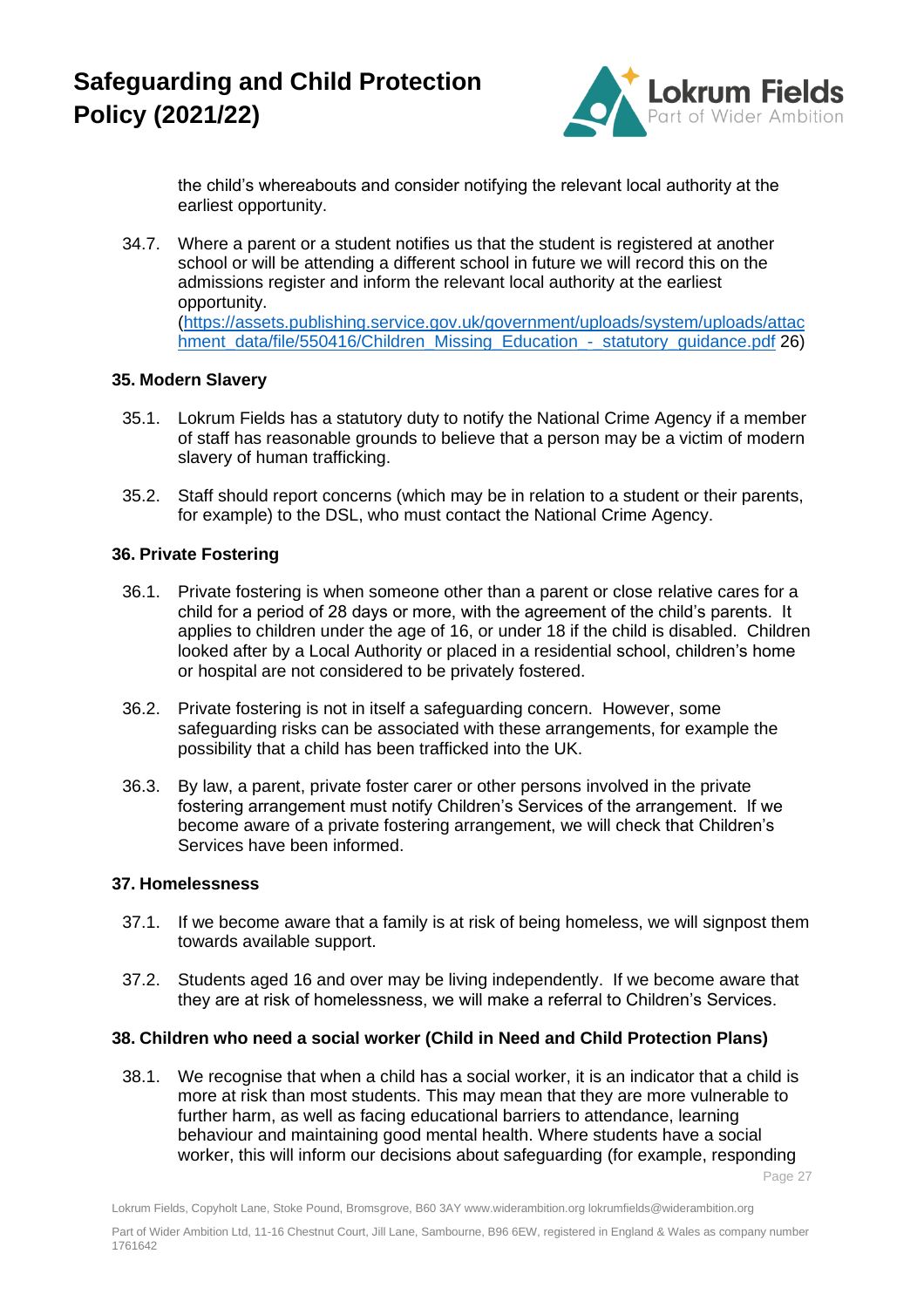

to unauthorised absence or missing education where there are known safeguarding risks) and promoting their welfare and best outcomes.

#### **39. Looked after children and previously looked after children**

- 39.1. Children in care often have a history of experiencing or witnessing abuse or neglect and staff should be aware of their vulnerability.
- 39.2. Appropriate staff will have the information they need in relation to a child's looked after legal status (whether they are looked after under voluntary arrangements with consent of parents or on an interim or full care order) and the child's contact arrangements with birth parents or those with parental responsibility.
- 39.3. Appropriate staff will have information about the child's care arrangements and the levels of authority delegated to the carer by the Local Authority with responsibility.
- 39.4. The DSL will have details of the child's social worker and the name of the virtual school head in the relevant Local Authority.
- 39.5. If a student is or becomes a care leaver, the DSL should have details of the child's Personal Adviser at the relevant Local Authority and will liaise with them as appropriate.

#### **40. Mental Health**

- 40.1. We recognise that mental health problems can, in some cases, be an indicator that a child has suffered or is at risk of suffering abuse, neglect or exploitation.
- 40.2. All staff will be mindful of how abuse and neglect, or other potentially traumatic adverse childhood experiences, can impact on students' mental health, behaviour and education.
- 40.3. Only appropriately trained professionals should attempt to make a diagnosis of a mental health problem. Lokrum Fields staff will observe children day-to-day and identify those whose behaviour suggests that they may be experiencing a mental health problem or be at risk of developing one.
- 40.4. Staff who have a concern about a student's mental health that is also a safeguarding concern, will take immediate action, follow the Safeguarding and Child Protection Policy and report their concern to the designated safeguarding lead or a deputy.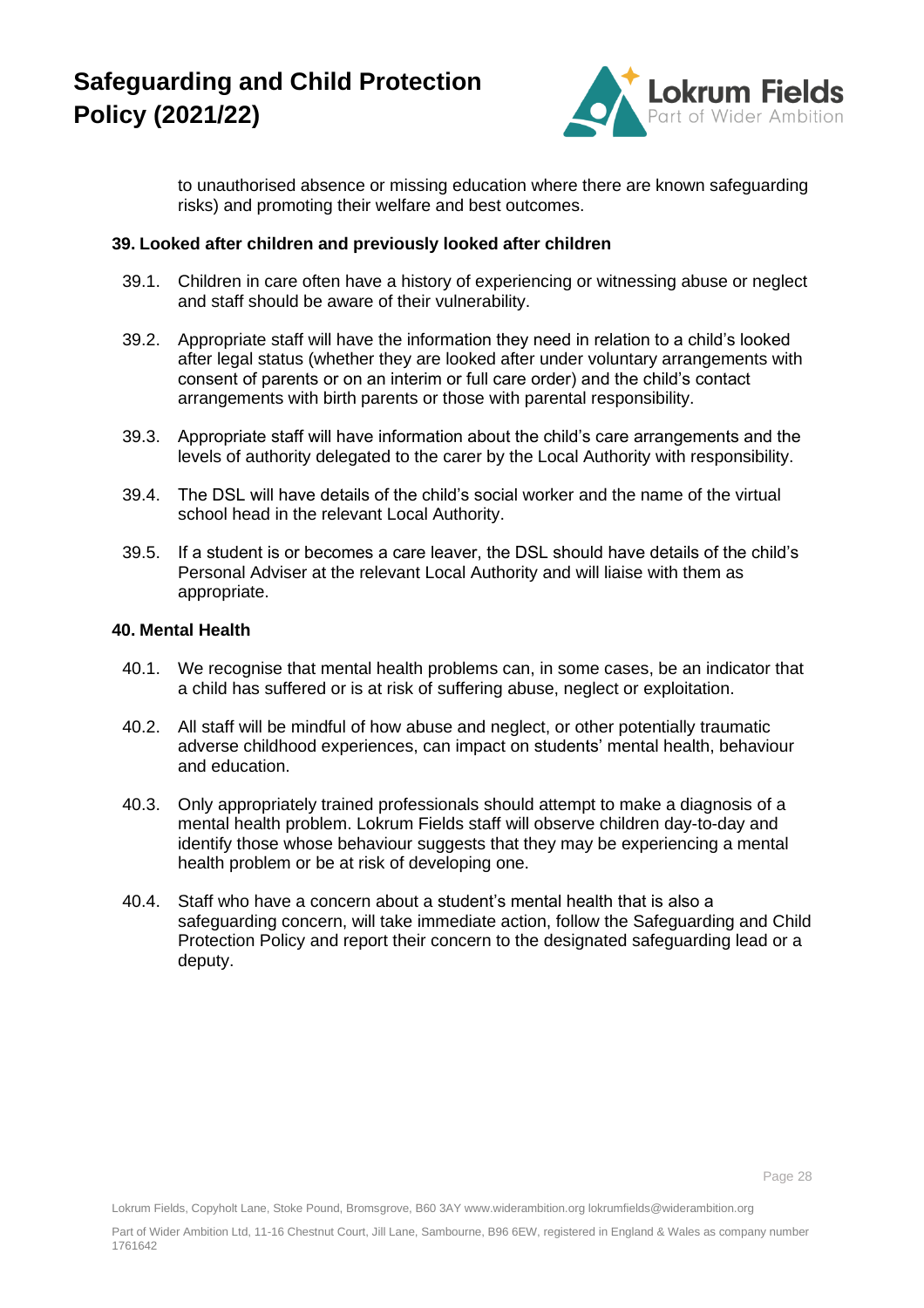# **Appendix 1 – Concern Logging Form**



| Student's Name:                                                                                                                                       | Student's Date of Birth:     |
|-------------------------------------------------------------------------------------------------------------------------------------------------------|------------------------------|
| Date of incident/disclosure:                                                                                                                          | Time of incident/disclosure: |
| Name of the person about whom a concern has<br>been raised:                                                                                           | Position held:               |
| Note the reason(s) for recording the incident.                                                                                                        |                              |
| Details of concern/incident - record the who/what/where/when factually. In the case of a disclosure, use<br>the child's own words as far as possible: |                              |
| Names of any witnesses:                                                                                                                               |                              |
| Any immediate action taken:                                                                                                                           |                              |
| Any other relevant information                                                                                                                        |                              |
| Member of staff with responsibility for safeguarding to whom this has been reported.                                                                  |                              |
|                                                                                                                                                       |                              |
| DSL - Response/Outcome                                                                                                                                |                              |
|                                                                                                                                                       |                              |

Lokrum Fields, Copyholt Lane, Stoke Pound, Bromsgrove, B60 3AY www.widerambition.org lokrumfields@widerambition.org

Part of Wider Ambition Ltd, 11-16 Chestnut Court, Jill Lane, Sambourne, B96 6EW, registered in England & Wales as company number 1761642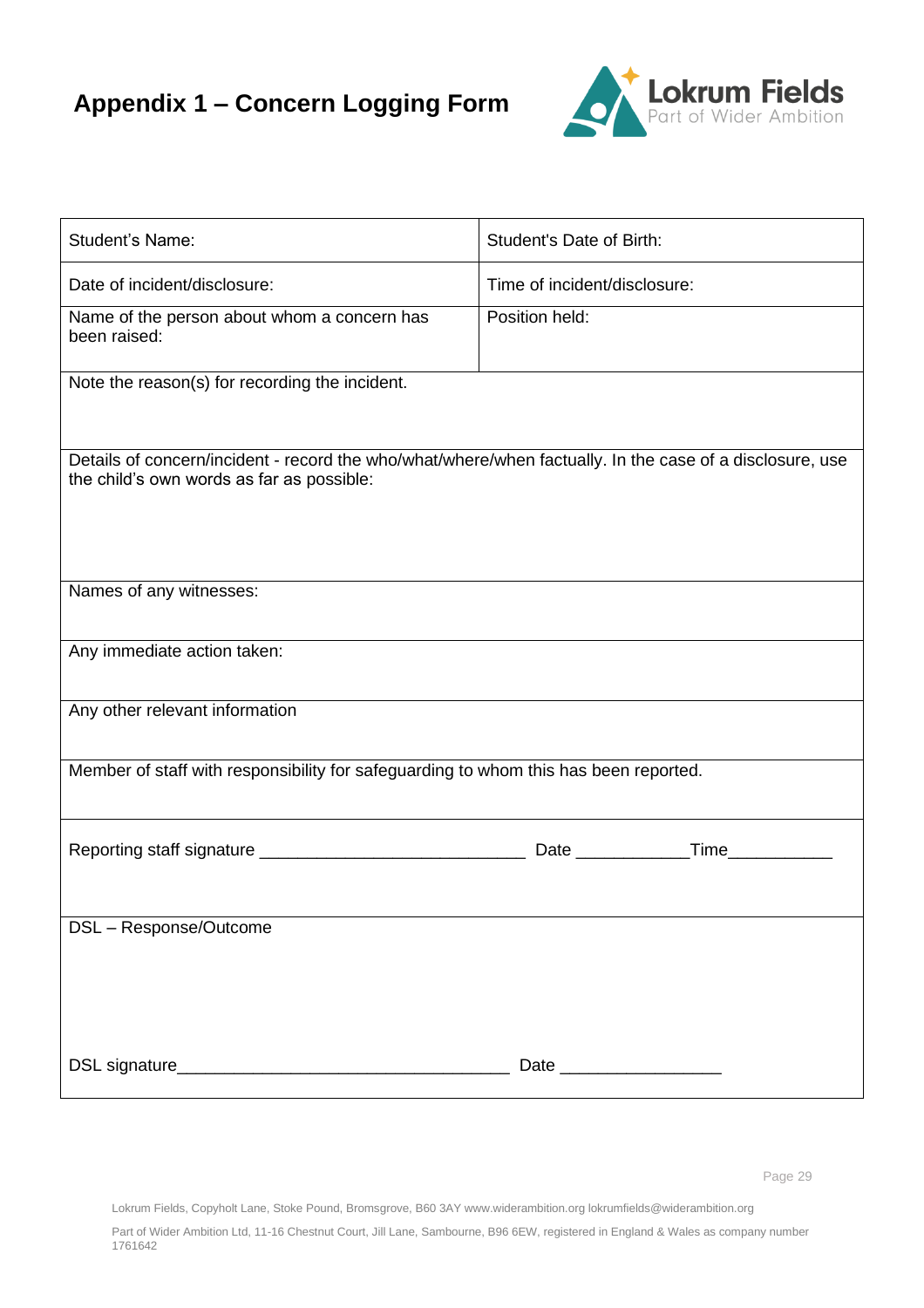## **Appendix 2 – Designated Safeguarding Leads – Job Descriptions**



## **Appendix 2**

### **Designated Safeguarding Lead – Job Description**

- **1.** The Designated Safeguarding Lead has lead responsibility for safeguarding and child protection, including online safety.
- **2.** The DSL must respond swiftly and appropriately to all safeguarding concerns, using the procedures detailed in the Safeguarding and Child Protection Policy.
- **3.** The DSL must keep accurate written records on CPOMS of all safeguarding issues, including conversations, decisions and correspondence, and must ensure these are stored securely and confidentially in a form which would enable effective handover of the case in their absence.
- **4.** The DSL will be responsible for designating appropriate levels of access to information for all staff and contracted therapists.
- **5.** The DSL will help promote the educational outcomes for students, including those with a social worker, by effective information sharing about welfare, safeguarding, and child protection issues. They will ensure that staff know who these children are, understand their progress and attainment, and maintain high aspirations, including supporting staff to identify challenges and any additional support required for these students.
- **6.** The DSL should have an effective knowledge of local referral arrangements and child protection procedures.
- **7.** The DSL is the primary point of contact for liaison with external agencies as detailed in the Safeguarding and Child Protection Policy, including referral, case management and notifications to:
	- 7.1. The Local Area Designated Officer
	- 7.2. The Family Front Door and/or Early Help at the relevant Local Authority
	- 7.3. The relevant police force
	- 7.4. The National Crime Agency
	- 7.5. The Disclosure and Barring Service
	- 7.6. The Teaching Regulation Agency
	- 7.7. Any employer or regulatory body governing external professionals
- **8.** The DSL is responsible for supporting any member of staff who has made a referral to a relevant agency in accordance with the Safeguarding and Child Protection Policy.
- **9.** The DSL is responsible for liaising with staff and the Proprietor in relation to:
	- 9.1. The safety of students (including online safety and safety during extended activities)
	- 9.2. Maintaining a culture of strong safeguarding practice, including training and recruitment
	- 9.3. Ensuring safeguarding risks and protective behaviours are given appropriate weight in the curriculum
	- 9.4. Raising awareness about safeguarding issues and procedures, both at Lokrum Fields, on the school website and in communications with parents

Page 30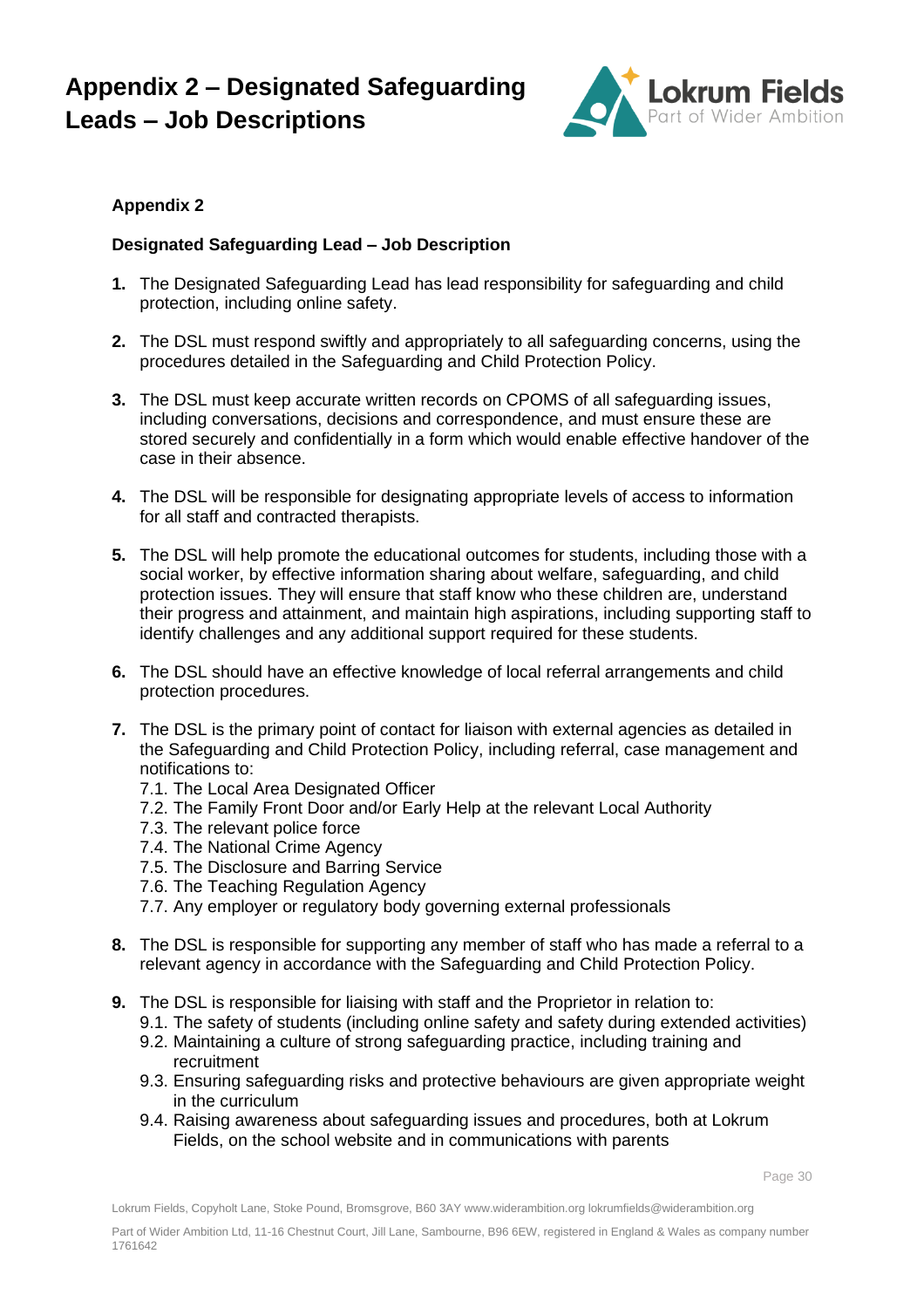## **Appendix 2 – Designated Safeguarding Leads – Job Descriptions**



- 9.5. Ensuring students have an accessible means of raising concerns and will be listened to
- 9.6. Making decisions, for example in relation to a potential referral
- 9.7. Sharing information about specific students appropriately and as necessary
- **10.** The DSL must participate in appropriate Safeguarding and Prevent training at least annually and ensure that all staff and governors participate in appropriate induction and refresher training. The DSL should subscribe to and read regular safeguarding updates and attend regular safeguarding events to maintain their knowledge.
- **11.** The DSL is responsible for liaising appropriately with a student's subsequent educational establishment and ensuring their child protection file is passed on securely, via CPOMS where possible, including appropriate sharing of information under robust confidentiality arrangements prior to a student's transfer, to ensure necessary support and precautions are implemented.
- **12.** The DSL is expected to make themselves available whenever practicable to listen to students and to respond to safeguarding concerns during school hours. Safeguarding must be prioritised over all other duties subject to not having an unreasonably detrimental effect on other students.
- **13.** The DSL will be given the time, funding, training, resources and support to provide advice and support to other staff on child welfare and child protection matters, to take part in strategy discussions and inter-agency meetings and/or to support other staff to do so, and to contribute to the assessment of children. It is the responsibility of the DSL to alert Wider Ambition HR and the Headteacher in the event of there being any obstacles to them being able to complete their role effectively.
- **14.** In the event of the DSL managing a safeguarding concern in relation to the Proprietor, it is important that they act with appropriate independence. The DSL is authorised to liaise with the Local Area Designated Officer without the knowledge of the Proprietor where necessary and to seek independent legal advice, at reasonable cost to Wider Ambition, if appropriate.
- **15.** The DSL must persistently raise any concerns they have in relation to the implementation, monitoring, updating or effectiveness of safeguarding at Lokrum Fields. Concerns should be escalated as appropriate to the Headteacher, the Proprietor, the Safeguarding Governor, the Chair of Governors or the Local Area Designated Officer. The DSL is protected under our Whistleblowing Policy in relation to any concerns which are raised in good faith.

### **Deputy Safeguarding Lead – Job Description**

- **1.** The Deputy Safeguarding Lead is required to take on the role of the Designated Safeguarding Lead in the event of the Designated Safeguarding Lead being unavailable.
- **2.** The Deputy must maintain appropriate training, knowledge and skill to enable them to cover effectively for the Designated Safeguarding Lead.